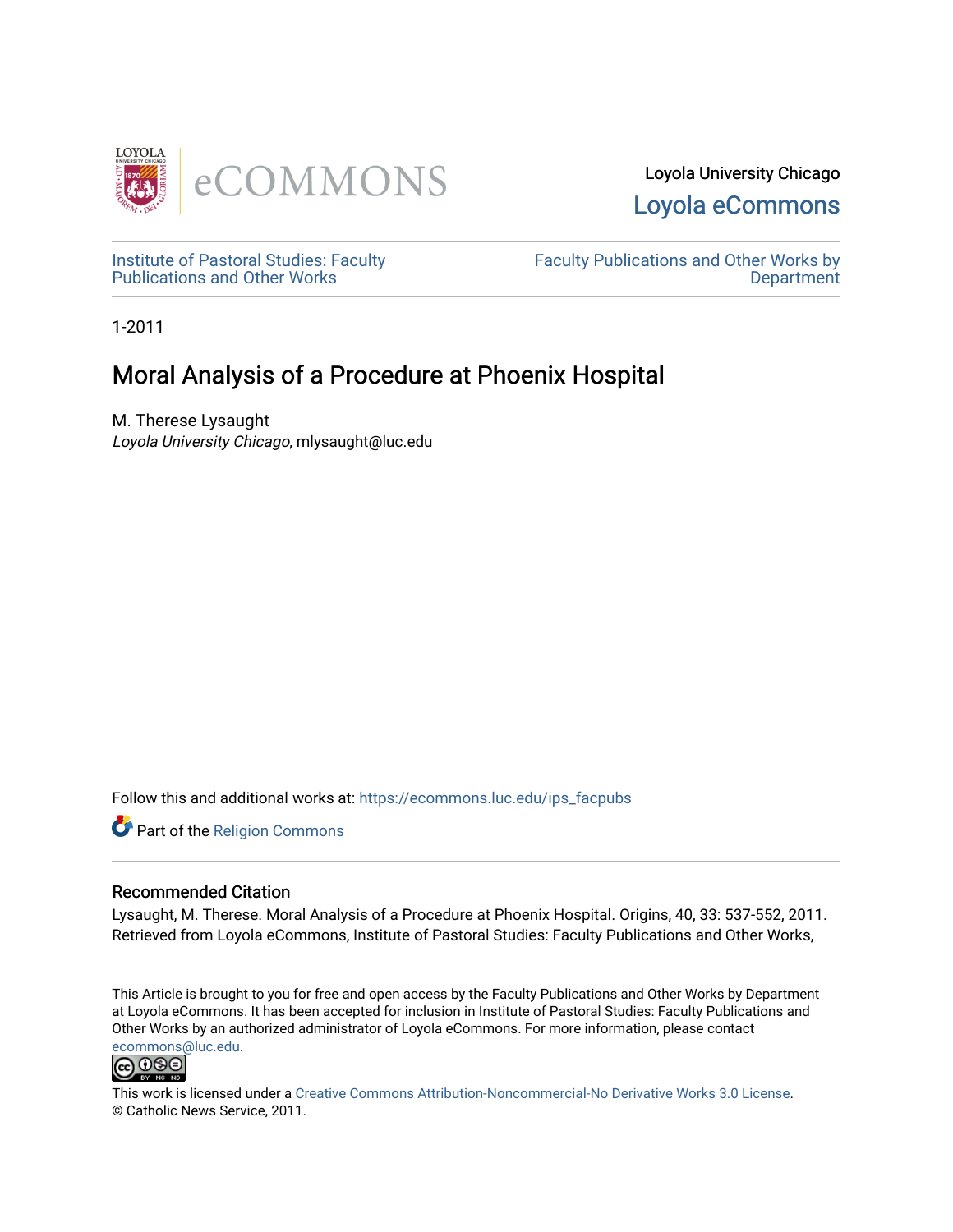# *"It was not a case of saving the mother 'or' the child. It was not a matter of choosing one life 'or' the other."*

*rescind the hospital's Catholic status, he asked* **contents** *the hospital and Catholic Healthcare West, the system to which St. Joseph's belongs, to provide an independent moral analysis of the situation. Lysaught, a Marquette University professor who specializes in moral theology and bioethics, provided the analysis; Bishop Olmsted rejected her conclusions. "In spite of the best efforts of the mother and of her medical staff, the fetus had become terminal, not because of a pathology of its own but because of a pathology in its maternal environment," Lysaught wrote. She added, "There was no longer any chance that the life of this child could be saved." Lysaught looked at the clinical history of the case, provided theoretical background for her conclusions and commented on statements by the National Catholic Bioethics Center and the U.S. Conference of Catholic Bishops' Committee on Doctrine. The moral analysis follows.*

#### **Clinical History and Events**

Clinical History and Events<br>
<sup>27-year-old woman with a his-</sup><br>
tory of moderate but well-con-<br>
trolled pulmonary hyperten-<br>
sion was seen on Oct. 12, 2009,<br>
at her pulmonologist's office for worsening tory of moderate but well-controlled pulmonary hypertension was seen on Oct. 12, 2009, symptoms of her disease. The results of a routine pregnancy test revealed that in spite of her great efforts to avoid it, she had conceived and was then 7 1/2 weeks pregnant.

The pulmonologist counseled her that her safest course of action was to end the pregnancy, since in the best case, pregnancy with pulmonary hypertension carries a 10-15 percent risk of mortality for a pregnant *continued on page 538*



- 537 Moral Analysis of Procedure at Phoenix Hospital *by M. Therese Lysaught*
- 549 Commentary on the Phoenix Hospital Situation *by the National Catholic Bioethics Center*
- 552 Datebook
- 552 On File

**Moral Analysis of Procedure at Phoenix Hospital**

 $\overline{\phantom{a}}$ 

**CNS documentary service**

documentary service

### M. Therese Lysaught

*A Catholic hospital in Phoenix "acted in accord with the Ethical and Religious Directives, Catholic moral tradition and universally valid moral precepts" in carrying out a controversial procedure on an ill pregnant woman that resulted in the death of the unborn child, theologian M. Therese Lysaught said in a moral analysis of the situation. Phoenix Bishop Thomas J. Olmsted determined that the November 2009 procedure constituted a direct abortion, and he subsequently stripped St. Joseph's Hospital and Medical Center of its Catholic status. (See Origins, Vol. 40, No. 31, for more documentation on the case.) In discussions leading up to the bishop's decision to* 

**January 27, 2011 Volume 40 Number 33**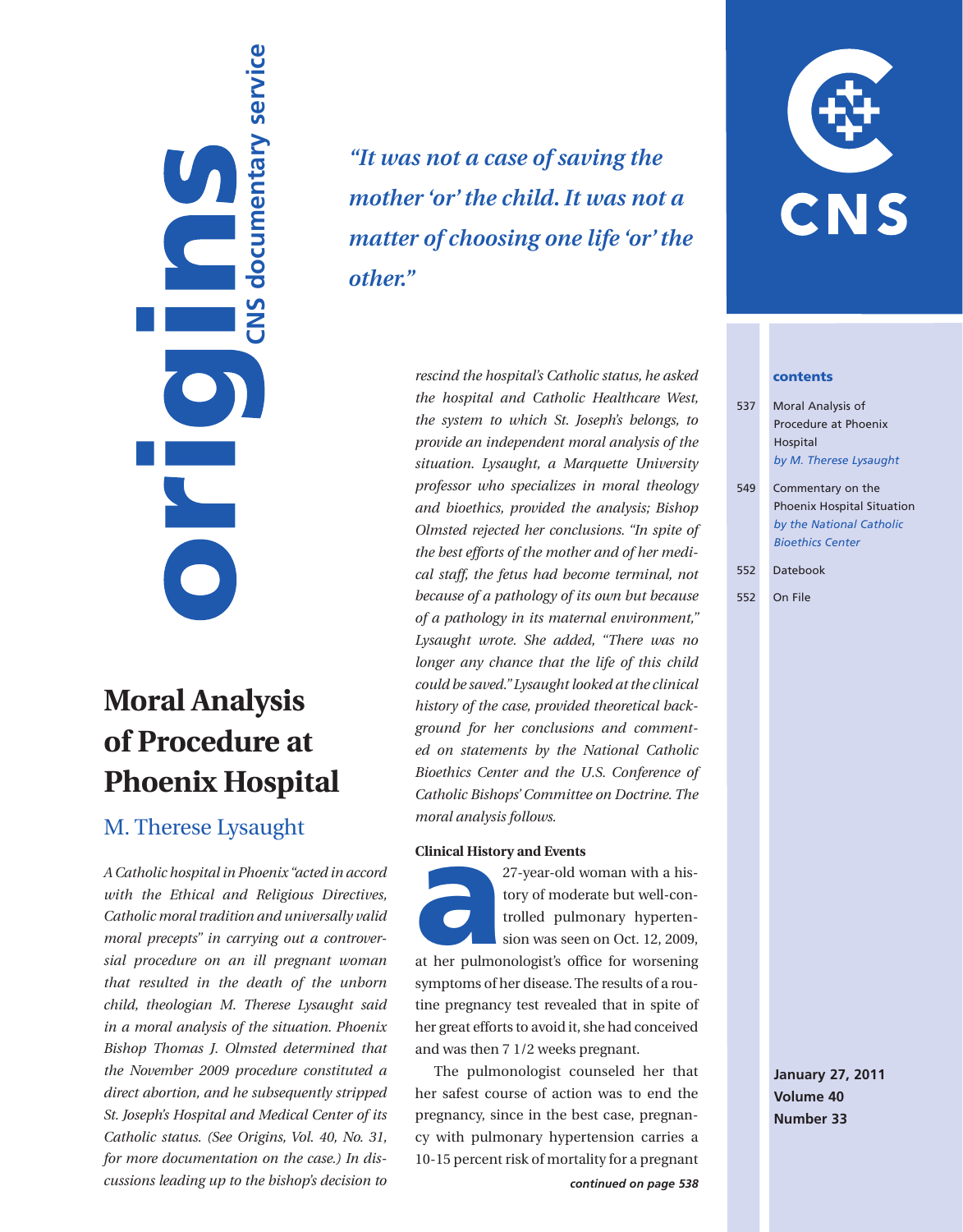*Father John Ehrich, the medical ethics director for the Diocese of Phoenix, wrote the following statement in May 2010:*

*"A recent news story has brought to our attention the potential dangers that still exist during pregnancy for both mother and child. We naturally ask, what is the right thing to do if a pregnant woman's life is in danger? Is it ever legitimate to perform an abortion to save the mother's life? As Catholics, we have clear teaching in this area that helps us to act in accord with God's will and in recognition of the human dignity of every person.*

#### *"Some Basic Principles*

*"It is important to note at the outset that these are very complex issues which demand careful reflection. We first need to start with some basic moral principles.*

*"First, no one can do evil that good may come. We commonly know this as 'the end does not justify the means.' Just because we can do something does not mean that we should.*

*"Second, when speaking of a woman who is pregnant, we are always referring to two people: mother and child. Therefore, any medical intervention must seek the good of both mother and child. In short, we are dealing with two patients, not just one. So, we never would speak of how the mother's life is at risk without reference to her unborn child. Her child has as much dignity and value as she does. Morally speaking we can never prefer one life over the other.*

*"Third, the unborn child can never be thought of as a pathology or an illness. That is, the child is not that which threatens the life of the mother, rather it is the pathology or illness (cancer, premature rupture of membranes, hypertension, pre-eclampsia, etc.) which threatens the mother's life. While it is often possible that* 

#### *continued from page 537*

woman trying to carry to term, and because of the severity of her disease, her own prospects were closer to 50-50. Importantly, the woman, a Catholic with four children, decided not to terminate.

On Nov. 3, 2009, the woman was admitted to St. Joseph's Hospital and Medical Center with worsening symptoms. At this time, the woman was 11 weeks pregnant. A cardiac catheterization revealed that the woman now had "very severe pulmonary arterial hypertension with profoundly reduced cardiac output"; in another part of the record, a different physician confirmed "severe, life-threatening pulmonary hypertension," "right heart failure" and "cardiogenic shock." The chart noted that she had been informed that her risk of mortality "approaches 100 percent," is "near 100 percent" and is "close to 100 percent" if she were to continue the pregnancy. The chart also noted that "surgery is absolutely contraindicated."

*"The chart noted that she had been informed that her risk of mortality 'approaches 100 percent,' is 'near 100 percent' and is 'close to 100 percent' if she were to continue the pregnancy. The chart also noted that 'surgery is absolutely contraindicated.'"*

Pulmonary hypertension is a type of high blood pressure that affects only the arteries in the lungs and the right side of the heart. It begins when the arteries and capillaries in the lung become narrowed, blocked or destroyed, making it harder for blood to flow through the lungs, raising the pressure in those arteries.

One consequence of this restricted flow is that the heart's lower right chamber (the right ventricle) has to work harder to pump blood into the lungs, which eventually causes the heart muscle to weaken and fail. Pulmonary hypertension is a serious illness that becomes progressively worse; it is not curable but it can be treated, easing the symptoms; it is sometimes fatal.<sup>1</sup>

The normal physiologic changes accompanying pregnancy — increased blood volume (40 percent), increased cardiac output (30-50 percent by 25 weeks) and slightly decreased systemic blood pressure (10-20 percent by 28 weeks) — exacerbate pulmonary hypertension, leading to the increased risk of mortality for the mother.<sup>2</sup>

In the current case, the patient's attempt to continue the pregnancy in order to nurture the child's life led to two negative physiological outcomes: the failure of the right side of the patient's heart and cardiogenic shock.

Failure of the right side of the patient's heart means that the heart can no longer pump blood into the lungs so that the blood can be oxygenated. Without oxygenated blood, the body's organs and tissues quickly begin to die. Cardiogenic shock is "a state in which the heart has been damaged so much that it is unable to supply enough blood to the organs of the body."<sup>3</sup>

In cardiogenic shock, cardiac output decreases and one begins to see evidence of tissue hypoxia — lack of oxygenation of the patient's tissues and major organs. Clinical criteria for cardiogenic shock are "sustained hypotension (systolic blood pressure <90 mm Hg for at least 30 min) and a reduced cardiac index (<2.2 L/min/m<sup>2</sup> ) in the presence of elevated pulmonary capillary occlusion pressure (>15 mm Hg)." In addition, visible signs of cardiogenic shock can be observed at the bedside, including "hypotension and clinical signs of poor tissue oxygenation, which include oliguria [low urine output], cyanosis [blue coloration of the skin], cool extremities and altered mentation."<sup>4</sup>

There is no cure for pulmonary hypertension. In this case, however, two additional pathologies emerged — the pathology of right side heart failure and cardiogenic shock. These pathologies were immediately caused by the physiologic changes accompanying pregnan-

Subscriptions: One year, \$114; two years, \$199; three years, \$284; foreign postage additional. Single copy: \$8. Back issues: Inquire for availability and rates. Attach mailing label to change of address requests and subscription correspondence. Postmaster: Send address changes to Origins, CNS Documentary Service, 3211 4th Street, N.E., Washington, D.C. 20017-1100.

Documentation in Origins is selected on the basis of interest and usefulness in reference to current issues. Publication does not signify endorsement by Origins or its sponsoring body, the U.S. Conference of Catholic Bishops.

ISSN 0093-609X, Origins, CNS Documentary Service, is published weekly (except biweekly during July, August and December's last week) by Catholic News Service, 3211 4th Street N.E., Washington, D.C. 20017-1100. Copyright © 2011 by Catholic News Service/U.S. Conference of Catholic Bishops. Periodical-class postage paid at Washington, D.C. Editor, Edmond Brosnan; Associate Editor, Mary Esslinger; Layout, Emily Thompson; Director of CNS, Tony Spence. Editorial: (202) 541-3284. Circulation: (202) 541-3290 - www.originsonline.com.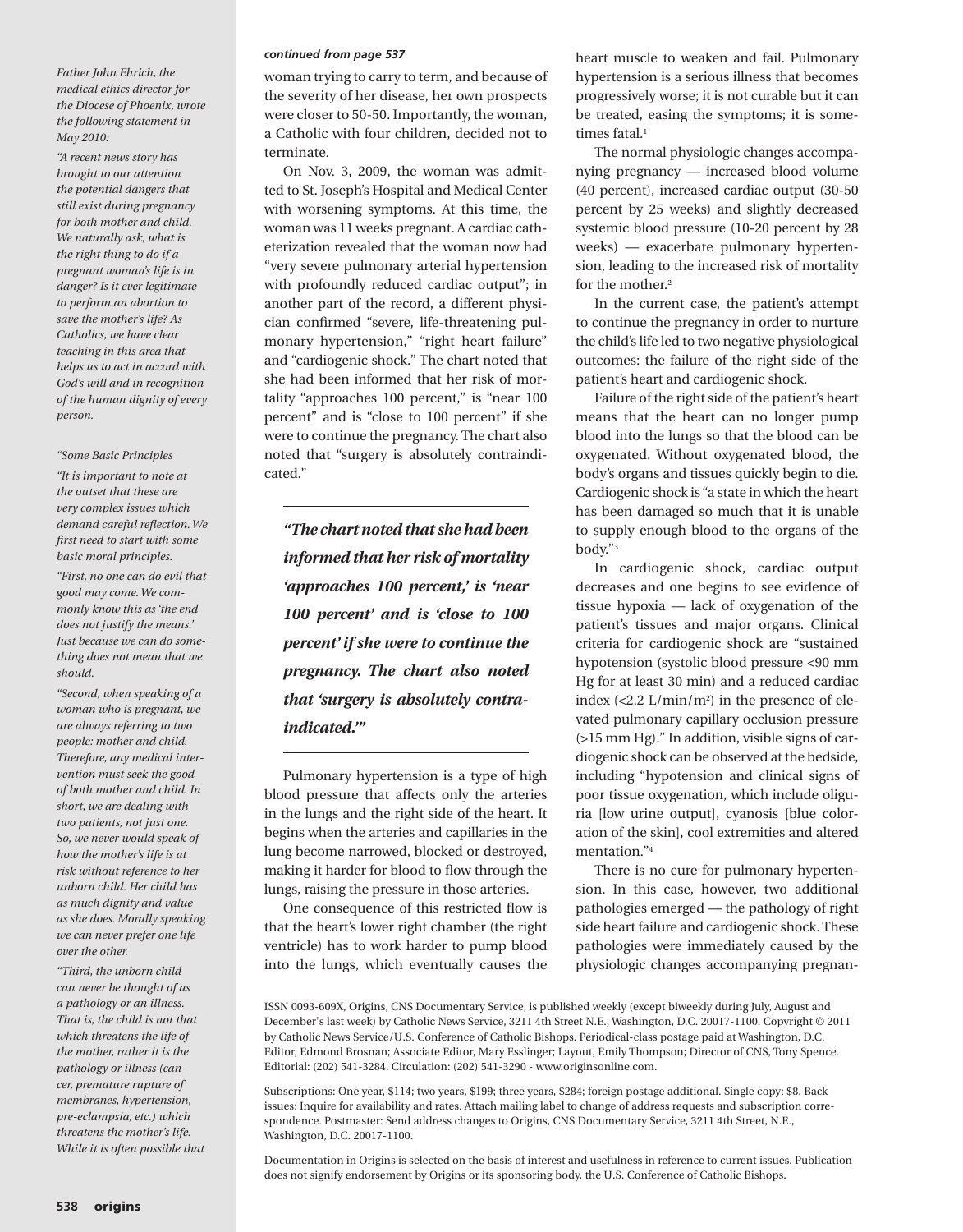cy that exacerbated the underlying pathology of pulmonary hypertension. The physiologic changes accompanying pregnancy at 10 weeks initiated the emergency situation. These changes not only put the mother's life at risk. Rather, they put the mother's life in peril.

Moreover, the life of the fetus was equally in peril due to the pathologies of right heart failure and cardiogenic shock. Oxygen delivered to the placenta and fetus is dependent on maternal arterial oxygen content and uterine blood flow. Decrease in maternal cardiac output and decrease in blood oxygenation can adversely affect fetal oxygenation; the uterus and placenta number among the organs becoming hypoxic during this crisis. Further, maternal hypotension may constrict the uterine artery, decreasing blood flow to the fetus.<sup>5</sup>

Therefore, on Nov. 5, 2009, mother and fetus were both in the process of dying. Due to the age of the fetus, there was no possibility that it could survive outside the womb. Nor, due to the mother's heart failure and cardiogenic shock, was there any possibility that the fetus could survive inside the womb. In short, in spite of the best efforts of the mother and of her medical staff, the fetus had become terminal, not because of a pathology of its own but because of a pathology in its maternal environment. There was no longer any chance that the life of this child could be saved. This is crucial to note insofar as it establishes that at the point of decision, it was not a case of saving the mother *or* the child. It was not a matter of choosing one life *or* the other. The child's life, because of natural causes, was in the process of ending.

There was, however, a chance that the life of the mother could be saved. There was one possibility for treating and reversing the pathology of the emergent conditions of right heart failure and cardiogenic shock. The intervention for treating this pathology was to eliminate the cause of the increased blood volume and increased demand for cardiac output. The cause of this increased blood flow and cardiac demand was not the fetus but rather the placenta — an organ in its own right. This requires clarification.

Until about nine weeks into a pregnancy, the ovaries are responsible for the production of progesterone, which maintains the pregnancy in the uterus and causes the increase in blood volume cited above. At about 10 weeks, the placenta is the organ that takes over this work, becoming a shared organ between the mother and the child. In this case, having reached week 11, the placenta was producing the physiological changes that imperiled the mother's and child's lives. No organ, however,

exists in a vacuum. The human body is a complex and carefully balanced network.

In this case, the normal functioning of an organ (the placenta) within a diseased network (of pulmonary arteries) created a lethal situation. Importantly, although in one respect the placenta was functioning "normally," it was also functioning pathologically in two ways. First, once the placenta initiated its normal function at week 10, a crisis was created. Second, once the patient entered cardiogenic shock, the placenta also became hypoxic. In these two ways, then, the placenta not only initiated a threat to the mother's life; it also became the immediate/presenting cause of the inevitably fatal threat to the fetus.

*"The child's life, because of natural causes, was in the process of ending."*

These facts are important to establish because the claim has been made that the hospital sought primarily to end the life of the fetus as the means to saving the mother's life. This, however, is physiologically inaccurate. It is likely that in this case as in many cases of natural fetal demise, the death of the fetus *in se* would have had no physiologic effect on the mother.

In many cases of fetal demise, the pregnancy itself continues; fetal death is often not detected for weeks or months, although the pregnancy itself continues to proceed and develop because the hormones required for sustaining and advancing the pregnancy come not from the fetus but from the placenta.

Based on these facts, the ethics committee at St. Joseph's Hospital and Medical Center was asked for a determination of whether or not the intervention to address the placental issue via a dilation and curettage would be morally appropriate according to Catholic teaching. Per their reading of the "Ethical and Religious Directives for Catholic Health Care Services" (4th edition) and their understanding of the Catholic moral tradition, the ethics committee determined that the intervention would not be considered a direct abortion. They therefore approved the intervention, which was carried out on Nov. 5, 2009.

#### **Moral Analysis**

The primary question in this case is whether the ethics committee at St. Joseph's Hospital and Medical Center was correct in their determination that the intervention did not consti-

*the pregnancy will aggravate an existing condition, we should never accuse the child of being a threat to the mother.*

*"In difficult situations when the mother's life is threatened by an underlying condition, the solution can never be to directly kill her unborn child. To do so is an abortion. A dilation and curettage or dilation and extraction procedure in this context is the same thing as an abortion since it is the direct killing of an unborn child. The reason for such a procedure never matters. It is also important to note that the secondary intention or goal does not change the moral evil of this act. As John Paul II taught infallibly in his encyclical 'The Gospel of Life':*

*"'I declare that direct abortion, that is, abortion willed as an end or as a means, always constitutes a grave moral disorder, since it is the deliberate killing of an innocent human being. This doctrine is based upon the natural law and upon the written word of God, is transmitted by the church's tradition, and taught by the ordinary and universal magisterium' (No. 62).*

#### *"What Can Be Done?*

*"So what can be done in such a situation? That depends upon the actual pathology or illness. The pathology should always be treated, to the extent possible, all the while remembering that there are two patients who are at risk. When treating the illness, physicians should always try to protect the life of the child, who has just as much a right to life as the mother.*

*"In the best of circumstances a physician will treat the mother's pathology and hold off on more aggressive treatment until the child is past the point of viability, at which time labor can be induced. Sometimes, however, the actual pathology must be treated prior to the viability of the child and may indirectly cause the death of the child.*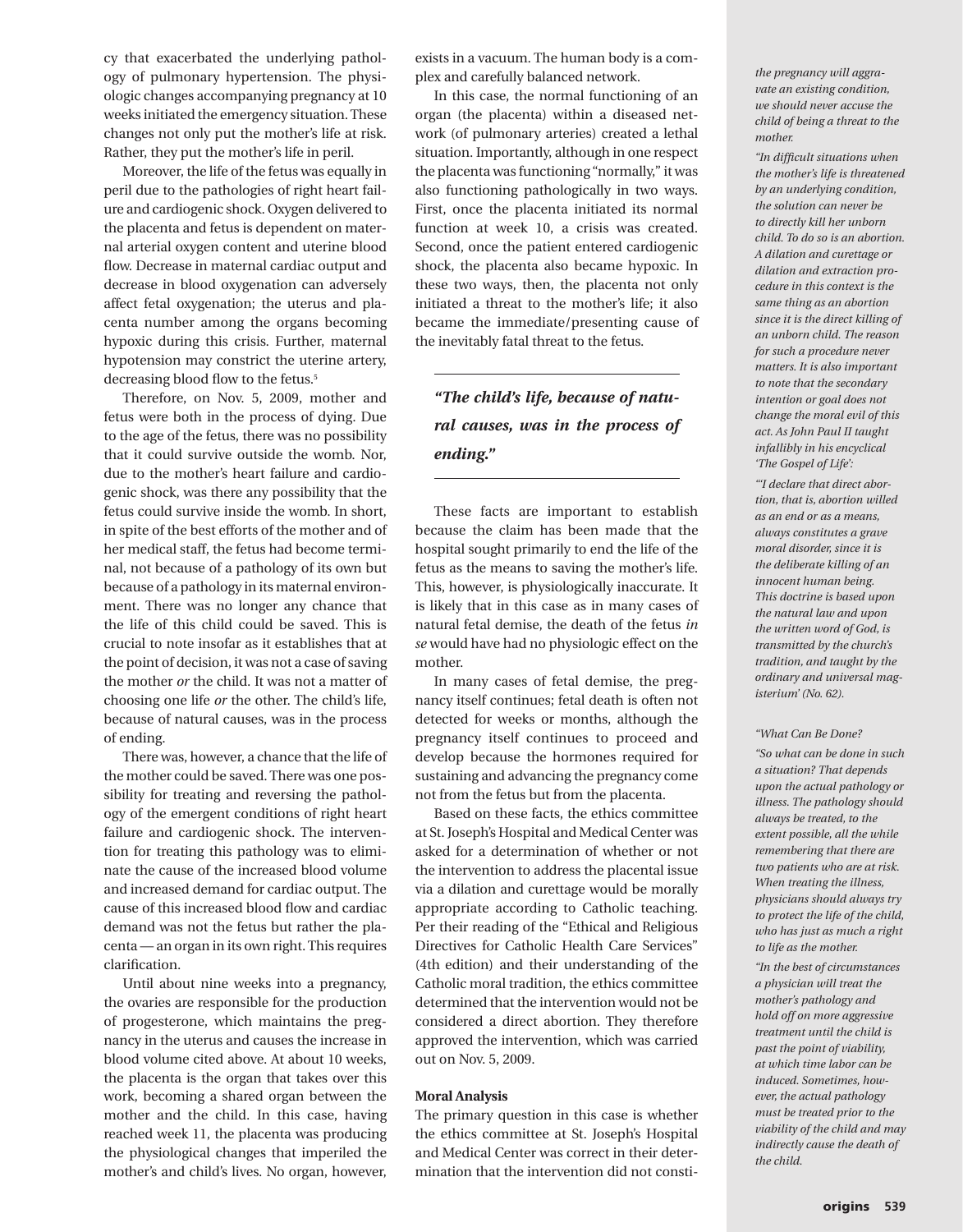*"This situation is altogether different from a dilation and curettage, since a dilation and curettage is the dismembering and removing of the body of the child. A dilation and curettage or dilation and extraction in this circumstance is the same as an abortion, since it is the direct killing of the child.*

*"There is a significant difference, morally speaking, between directly killing versus allowing a child to die as an unintended side effect of life-saving treatment. A similar, although not completely analogous, distinction is made between murder and self-defense. The end result is the same, but the action taken and the circumstances change the way we evaluate the end result. Once again, the end does not justify the means.*

#### *"The Catholic Position*

*"Today we often hear people say, 'I'm against abortion unless in cases of rape, incest or situations that threaten the life of the mother.' The Catholic position is much simpler; 'we are always against abortion.' Every abortion is murder since it constitutes the unjust killing of an innocent life. Thus, it can never be justified under any circumstance.*

*"The question might arise, 'Isn't it better to save one life as opposed to allowing two people to die?' One thing we must always remember is that no physician can predict what will happen with 100 percent accuracy. We will never be able to eliminate all risks associated with pregnancy. What we should not do, however, is lower risks associated with pregnancy by aborting children. It is not better for a woman to have to live the rest of her existence knowing that she had her child killed because her pregnancy was high risk.*

*"When we try to control every possible situation in life, we end up playing the role of God. As people of faith we know that our lives are always in God's hands. In* 

tute a direct abortion and was therefore justifiable according to the Catholic moral tradition. "Direct" is a technical term in the Catholic moral tradition, as is "abortion." Therefore, an extended presentation of the tradition in this regard is required to evaluate the committee's decision.

#### *Magisterial Teaching*

Catholic Healthcare West strives to embody the fundamental commitment of the Catholic faith "to promote and defend human dignity ... the foundation of [our tradition's] concern to respect the sacredness of every human life from the moment of conception until death."<sup>6</sup>

They understand this commitment to embody a preferential option for those who are the most vulnerable, including and especially those persons who are not yet born.<sup>7</sup>

Consequently, direct abortions are forbidden in all Catholic Healthcare West hospitals. Catholic Healthcare West bases this decision on magisterial teaching on abortion and intrinsically evil acts. Important magisterial documents here include: The "Declaration on Procured Abortion" (1974), *Veritatis Splendor*  (1993) and *Evangelium Vitae* (1995). Key passages from these documents are provided below. As the "Declaration on Procured Abortion" states:

"Divine law and natural reason, therefore, exclude all right to the *direct* killing of an innocent man. However, if the reasons given to justify an abortion were always manifestly evil and valueless the problem would not be so dramatic. The gravity of the problem comes from the fact that in certain cases, perhaps in quite a considerable number of cases, by denying abortion one endangers important values to which it is normal to attach great value, and which may sometimes even seem to have priority. We do not deny these very great difficulties. It may be a serious question of health, sometimes of life or death, for the mother. ... We proclaim only that none of these reasons can ever objectively confer the right to dispose of another's life."<sup>8</sup>

*Veritatis Splendor* includes abortion among its long list of intrinsically evil acts, which it describes as follows:

"Reason attests that there are objects of the human act which are by their nature 'incapable of being ordered' to God, because they radically contradict the good of the person made in his image. These are the acts which, in the church's moral tradition, have been termed 'intrinsically evil' (*intrinsece malum*): They are such *always and per se,* in other words, on account of their very object, and quite apart from the ulterior intentions of the one acting and the circumstances. Consequently, without in the least denying the influence on morality exercised by circumstances and especially by intentions, the church teaches that 'there exist acts which *per se* and in themselves, independently of circumstances, are always seriously wrong by reason of their object.'"<sup>9</sup>

These teachings were reiterated by John Paul II in *Evangelium Vitae*:

"Procured abortion is the *deliberate and direct killing*, by whatever means it is carried out, of a human being in the initial phase of his or her existence, extending from conception to birth. ... It is true that the decision to have an abortion is often tragic and painful for the mother, insofar as the decision to rid herself of the fruit of conception is not made for purely selfish reasons or out of convenience, but out of a desire to protect certain important values such as her own health. ... I declare that *direct*  abortion, that is, abortion *willed* as an end or as a means, always constitutes a grave moral disorder, since it is the *deliberate* killing of an innocent human being."<sup>10</sup>

While never wavering from this position, magisterial teaching has also affirmed an important nuance in the Catholic tradition, namely, that not all interventions that result in the death of the fetus qualify as abortions. Pius XII's "Address to the Associations of Large Families" (Nov. 26, 1951) states this position most clearly. He provides the foundation for the magisterial teaching outlined above, noting: "The direct attack on an innocent life, as a means to an end — in the present case to the end of saving another life — is illicit."<sup>11</sup> Yet he also goes on to explicitly clarify an important dimension of this position, namely, the qualifier "direct":

"It has been our intention here to use always the expressions '*direct* attempt on the life of the innocent person,' '*direct* killing.' The reason is that if, for example, the safety of the future mother, independently of her state of pregnancy, might call for an urgent surgical operation, or any other therapeutic application, which would have as an accessory consequence, in no way desired or intended, but *inevitable*, the death of the fetus, such an act could not be called a *direct* attempt on the innocent life. In these conditions the operations can be lawful, as can other similar medical interventions, provided that it be a matter of great importance, such as life, and that it is not possible to postpone it till the birth of the child, or to have recourse to any other efficacious remedy."<sup>12</sup>

This passage clarifies three essential points.<sup>13</sup>

First, "direct" is characterized as having the desire, intention or will to kill. Actions in which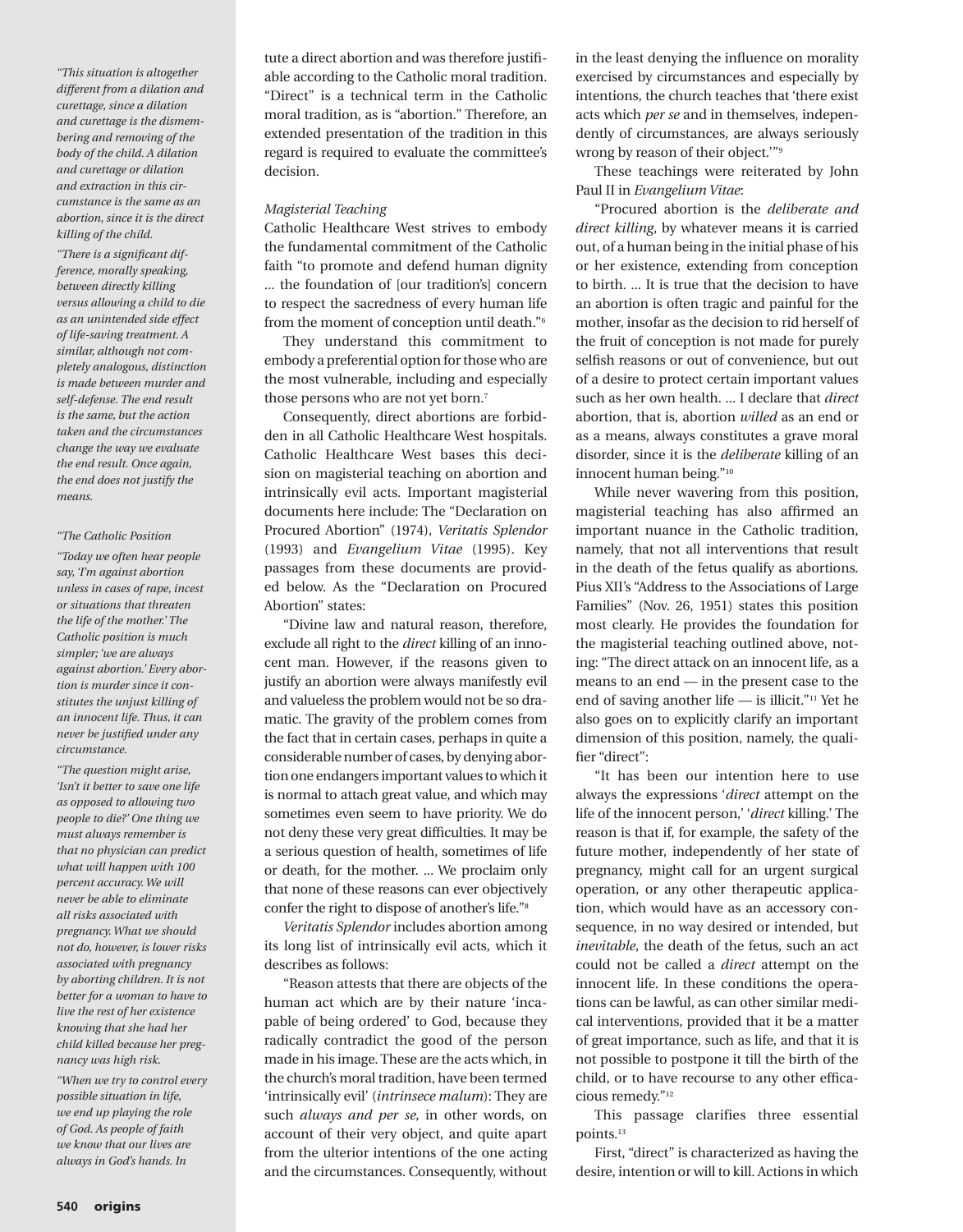the death of the fetus is not desired, intended or willed cannot "be called a direct attempt on the innocent life." Second, it suggests that the opposite of "direct" is "nondirect" rather than "indirect." The term "indirect" suggests that an agent could "indirectly will" an end, which is not descriptively accurate, per Pius. Rather, the agent is not willing, desiring or intending the "accessory consequence"; therefore, "nondirect" (or "nonwilled") seems more accurate. Third, Pius makes clear that the term "direct" is a description of a moral act, not a physical act; in other words, whether the operation/ therapeutic application causes the inevitable death of the fetus in a physically direct or indirect manner does not enter into his argument.

*"Due to the age of the fetus, there was no possibility that it could survive outside the womb. Nor, due to the mother's heart failure and cardiogenic shock, was there any possibility that the fetus could survive inside the womb."*

These clarifications are noteworthy because the classical tradition at times refers to certain interventions (such as those described by Pius XII above) as "indirect abortions." This language of "indirect" has carried over into the contemporary literature and is still, at times, used within the Catholic literature.

Such a description, however, is predicated upon a confusion of the Thomistic notion of the moral object of an action, has led to a misapplication of the principle of double effect and suggests that there could be exceptions to the absolute moral norm prohibiting the intrinsically evil act of abortion.

Moreover, it is notable that none of the magisterial documents cited above — nor, as we shall see, the June 23, 2010, statement entitled "The Distinction Between Direct Abortion and Legitimate Medical Procedures" issued by the USCCB Committee on Doctrine — use the phrase "indirect abortion."

Therefore, these documents, in addition to the Catholic moral tradition at large, make clear that direct, deliberately willed abortion is intrinsically evil and, as such, never justifiable. The questions central to our particular case, therefore, are:

1. Was the procedure that occurred at St. Joseph's Hospital on Nov. 5, 2009, in this case properly described as an "abortion," in terms of its *moral object*? Was it, in other words, a *direct*  killing, a "deliberate or intentional" action in which the death of the fetus was "willed as an end or a means"?

2. If not, ought the intervention be properly understood as an action that had a different moral object but also had a *nondirect* (not desired, intended or willed) accessory consequence of the inevitable death of the fetus (a category allowed by the tradition as morally acceptable in certain cases)?

3. Or, is it the case that given the inevitable and immediate demise of the fetus (due to lack of viability and lack of oxygenation), it is not accurate to even speak of the death of the fetus as an accessory consequence of the intervention?

To address these questions requires a brief overview of the Thomistic notion of the "moral object." I will then outline the reasoning and conclusions of two leading scholars of the Catholic moral tradition who specifically address cases analogous to the one that occurred at St. Joseph's.

#### *The Moral Object*

Determining the object of an act is one of the most critical steps in moral analysis. Understanding how the moral object is constituted in an act, however, remains one of the most difficult and complex components of Catholic moral theology. The notion of the moral object was articulated by St. Thomas Aquinas in the *Summa Theologica* (I-II, Q 18-21), which formed the basis of the development of the subsequent Catholic moral tradition.

Many leading contemporary Thomistic scholars hold, however, that with Thomas' neo-Scholastic interpreters and much of the classical tradition, important nuances in the understanding of the moral object — and, indeed, of the morality of human actions — were lost. This resulted in methodological problems in 20th-century Catholic moral theology, problems to which revisionism and proportionalism attempted to respond, unfortunately creating a whole host of new methodological problems.

One of the most valuable contributions of *Veritatis Splendor* has been the renewed attention it has brought to the notion of the moral object. William J. Murphy Jr., associate professor of moral theology at the Pontifical College Josephinum in Columbus, Ohio, and editor of the Josephinum Journal of Theology, highlights six specific affirmations about the moral object offered by John Paul II in §78. Echoing Pius XII, John Paul II reiterates that the moral object of an action is determined by the proximate

*these situations the reality of our dependence upon him becomes ever more clear and pronounced."*

*Father Ehrich's statement, along with many other documents, can be found on a website set up by the Diocese of Phoenix, www.arizonacatholic.org.*

*The Jan. 13, 2011, edition of Origins, Vol. 40, No. 31, includes a statement by Phoenix Bishop Thomas J. Olmsted and a document from St. Joseph's Hospital and Medical Center. The margin notes section of that edition also includes more information.*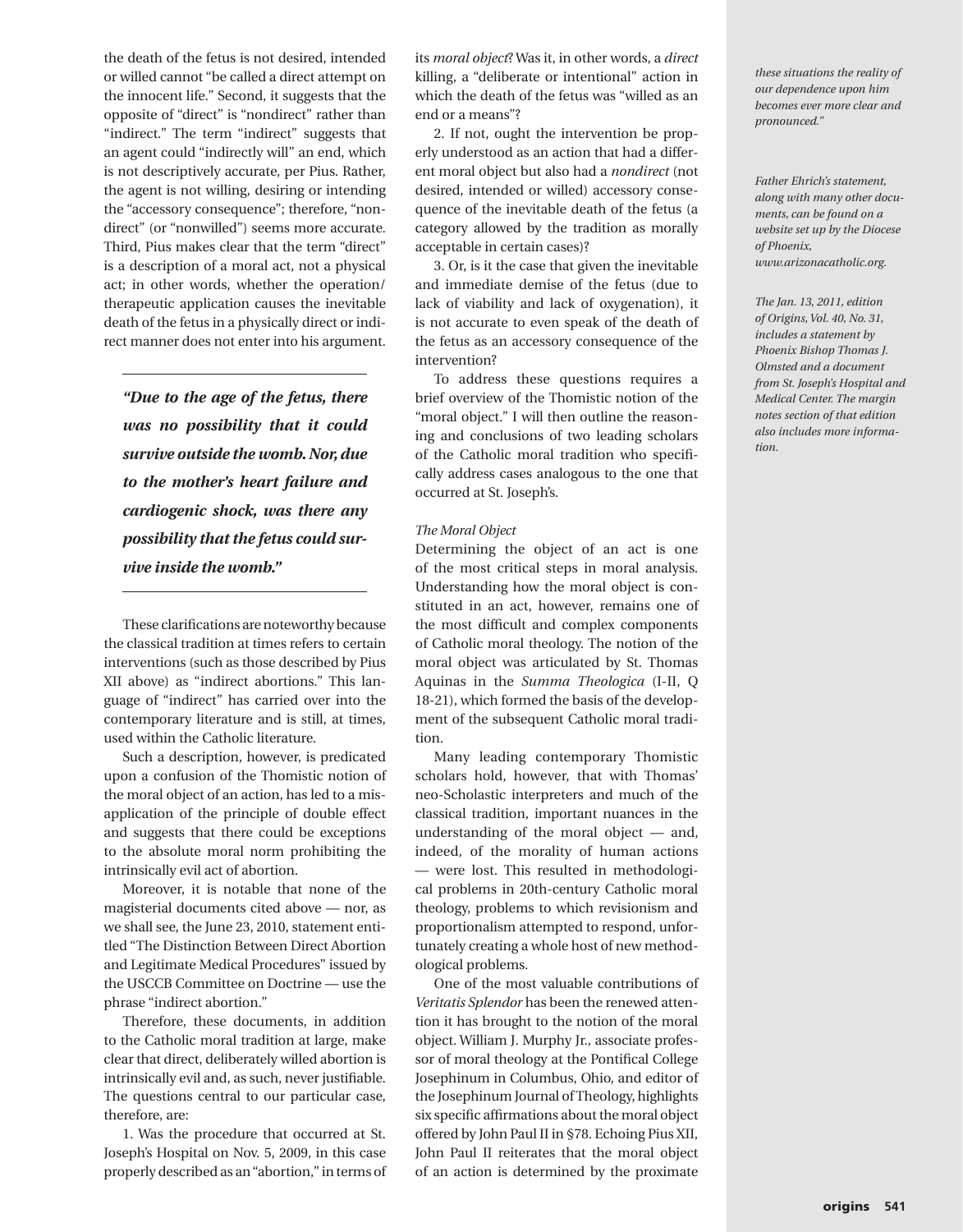end deliberately chosen by the will (in conformity with reason). In John Paul II's words:<sup>14</sup>

"*The morality of the human act depends primarily and fundamentally on the 'object' rationally chosen by the deliberate will*" (emphasis in original).

"In order to be able to grasp the object of an act which specifies that act morally, it is therefore necessary to place oneself *in the perspective of the acting person*" (emphasis in original).

"The object of the act of willing is a freely chosen kind of behavior." "It is in conformity with the order of reason."

"By the object of a given moral act, then, one cannot mean a process or an event of the merely physical order, to be assessed on the basis of its ability to bring about a given state of affairs in the outside world."

"Rather, that object is the proximate end of a deliberate decision which determines the act of willing on the part of the acting person."

Moreover, as Murphy notes, "in insisting that this moral object must *not* be understood as 'a process or an event of the merely physical order,' John Paul's primary target was revisionist theory, which inherited what might be called 'a physical understanding of the moral object' from the post-Tridentine casuist tradition. The pope's approach, however, also challenges many more traditional Thomists, who sometimes treat the object that determines the morality of the human act as something of the merely physical order, or as what is caused physically."<sup>15</sup>

Nonetheless, the "exterior act" is not irrelevant — together the "interior act of the will" and the "exterior act" comprise one act. However, it is clear from Thomas that moral actions get their object their "form" — from the interior act of the will.<sup>16</sup>

Murphy describes this complex balance as follows:

"A proper description of the moral object would not be my arm, which is a thing of the physical order, and not simply raising my arm, which lacks reference to an end — but raising my arm in order to greet someone; not removing Tom's watch, but removing Tom's watch to play a trick or removing Tom's watch to appropriate it; not shooting someone, but shooting someone to repel his aggression or shooting someone to carry out capital punishment or shooting someone to bring about their death; not taking an anovulant pill, but taking an anovulant pill to prevent the procreative consequences of the marital act or taking an anovulant pill to treat endometriosis."<sup>17</sup>

A proper description of the moral object, then, certainly includes the "exterior act" — since it is a necessary part of the moral action as a whole — but it derives its properly moral content first and foremost from the proximate end deliberately chosen by the will. Thus, the object is named as greeting a friend, repelling aggression, capital punishment, murder, contraception or healing.

It is absolutely necessary to emphasize, then, that in the Catholic tradition, the moral object of an act is not equivalent or reducible to its physical/material component. Three examples might help to clarify this point.

First, as mentioned by Murphy, the object of the action of taking an anovulant pill cannot be construed only in terms of the physical act of taking the pill. The object of the act — as either "contraception" or "therapy" — is determined by the end or intention chosen rationally by the deliberate will. Therefore, if the intention of taking such a pill is to prevent conception the moral object of the action is contraception, which is by its species intrinsically evil. If the intention of taking the same pill, in the same manner, is to treat endometriosis, the moral object of the action is healing, which by its species is good.

Second, St. Thomas himself offers the example of killing in self-defense. In doing so, he explicitly intends to differentiate between actions which, in the physical order, may look exactly the same, but in terms of their species (good or evil) are radically different because of their different moral objects. What differentiates actions of the object "selfdefense" (good moral object) from those of the object "homicide" (intrinsically evil moral object) is the intention or end of the agent, which is either to preserve his or her own life or to end the life of another.

Importantly, in this passage in the *Summa*, Thomas does not attend to the physical/material component of the action. The self-defender may have used a variety of agents in a variety of ways (e.g., hitting the assailant over the head with a tire iron; pushing the assailant over a cliff, etc.). Prima facie, an observer cannot immediately determine to which moral species this action belongs; only when it is understood "from the perspective of the acting person"<sup>18</sup> and evaluated according to the acting person's intention can we know the proper object and species.<sup>19</sup>

Third, a woman could be faced with a threat to her life due to pregnancy. That woman could, via what would look physically/externally like one and the same action to an external observer, pursue two very different moral ends and therefore two very different species of moral action, good or evil. She could deliberately will to sacrifice her life for her child, based on a call to martyrdom. To do so, she would reject certain kinds of medical interventions. However, she might also have a history of depression, feel oppressed by the demands of raising her other children, perhaps have a history of attempting to take her own life. She could, via the same action above (rejecting certain kinds of medical interventions), intend to end her own life. In so doing, the moral object of her act would be "suicide" (intrinsically evil), not martyrdom, which would make her act evil in species.

More examples could be offered, but I hope these three are sufficient to demonstrate that within Catholic moral theory, there is a complex interplay between the physical/exterior act (that which can be observed by a third party) and the actual moral act, which is comprised of both the interior act of the will and the exterior act, but whose object/species is determined by the formal component, the interior act of the will. The physical/ material action is not irrelevant to the determination of the object, but it is also not sufficient.

More specifically, it is clear that within the Catholic tradition not all surgical or pharmacological interventions which prima facie physically directly end the life of a fetus fall into the species of acts named "abortion." As Pius XII noted, the Catholic tradition holds that certain medical interventions aimed at healing a mother or saving her life that simultaneously cause fetal death (at the level of physical causality) may be justified and in fact are not categorized as "abortions."

Justified via the principle of double effect, the three primary types of such interventions include: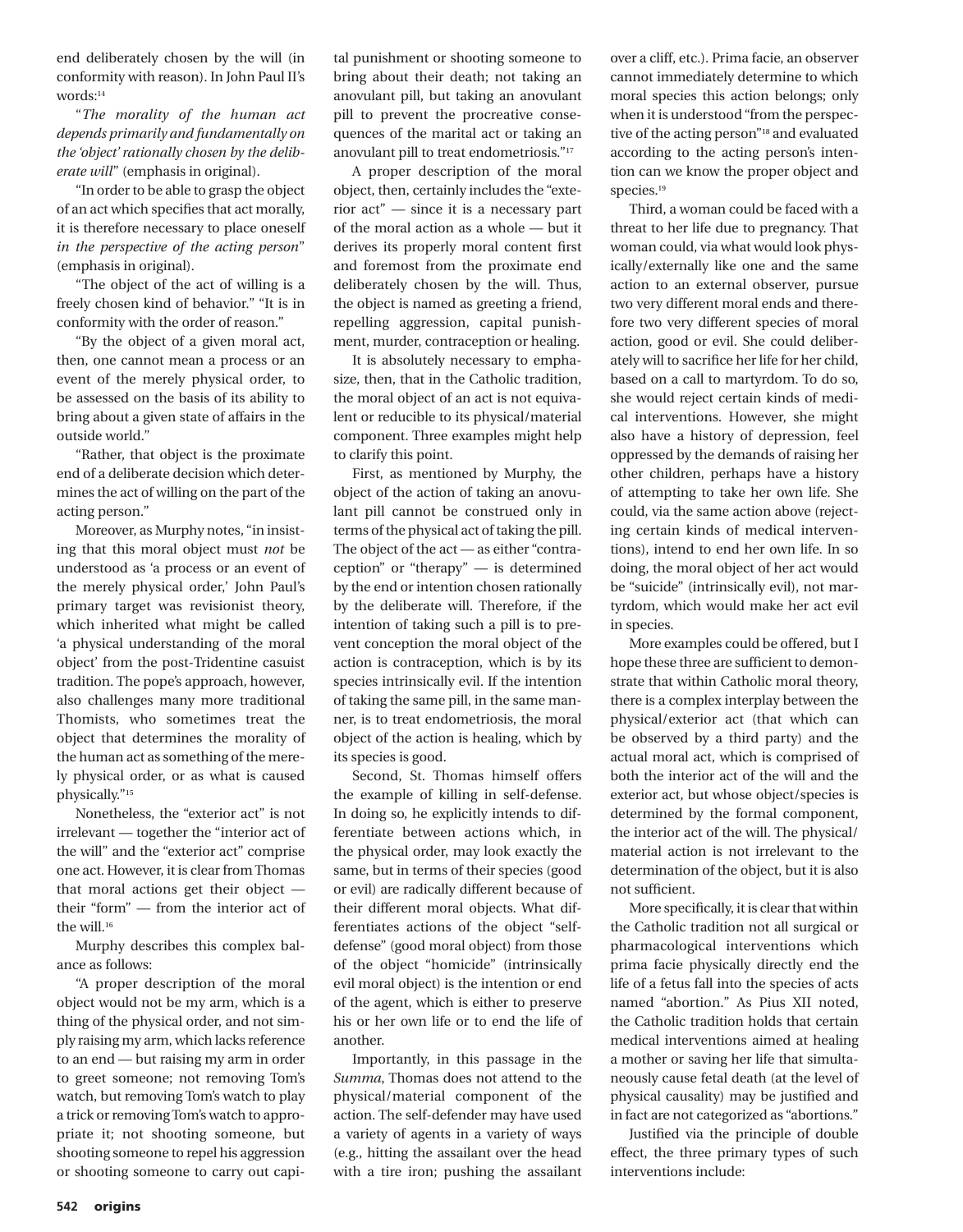—Surgical removal of a fallopian tube containing a fetus.

—Surgical removal of a cancerous uterus containing a fetus.

—Administration of chemotherapy or other pharmaceuticals required to treat maternal diseases or conditions which may result in fetal death.

In these cases, precision of description and terminology is critically important. Such cases are not referred to and are not generally considered — to be abortions, even though in the first two cases, a living fetus is surgically removed from the mother's body and in the third, the pharmaceuticals may effectively be abortifacient.

Significantly, the recent statement from the Committee on Doctrine discusses these interventions but does not refer to them as "abortions." The object of the act in these cases is deemed to be properly described as "benefitting the health of the mother" or, in some cases, as "saving the life of the mother" (if, for example, the fallopian tube has ruptured). These actions are not *exceptions*  to the norm prohibiting direct abortion. These actions are properly described as a different category of action because of their different moral object, which is, in the words of *Veritatis Splendor*, "capable of being ordered to God."<sup>20</sup>

#### *The Moral Object of the Intervention at St. Joseph's Hospital*

Two leading scholars of the Catholic moral tradition bring the perspective of *Veritatis Splendor* and a nuanced understanding of the Thomistic concept of "moral object" to bear on cases analogous to the one at St. Joseph's. I will here draw on the analyses and arguments of Father Martin Rhonheimer and Germain Grisez to assess that case.<sup>21</sup>

#### Martin Rhonheimer

Father Martin Rhonheimer is a Catholic priest, incardinated in the Prelature of the Holy Cross and Opus Dei. He is currently professor of ethics and political philosophy at the School of Philosophy of the Pontifical University of the Holy Cross in Rome. His writings have focused specifically on the work of Thomas Aquinas as well as abortion and contraception.<sup>22</sup>

The following analysis relies on his recent work *Vital Conflicts in Medical Ethics: A Virtue Approach to Craniotomy and Tubal Pregnancies* (Catholic

University of America Press, Washington, D.C., 2009).<sup>23</sup> Here he offers analyses informed by the *Summa Theologica* and *Veritatis Splendor* with regard to extrauterine pregnancy, particularly tubal or ectopic pregnancies, and craniotomy for obstructed delivery. <sup>24</sup>

He considers craniotomy not because it is a current procedure; contemporary advances in cesarean section have rendered this question mostly moot. However, he recognizes that: (a) craniotomy was a key case of debate for 19thand early 20th-century moral theologians and magisterial authors; (b) scholars on both sides of the debate relied on problematic methodologies that misconstrued Thomas; and (c) the question embodies key elements that continue to trouble contemporary debates over potentially analogous interventions (i.e., craniotomy, by definition, consists in a physically direct intervention on the fetus and therefore looks, from an external observer perspective, like an apparent morally direct attack on a child to save the life of a mother).

Rhonheimer also focuses on these two cases because in these cases medical personnel are faced with a situation in which it is certain that without medical intervention, both mother *and* child will die.

Rhonheimer agrees that direct abortion is intrinsically evil and can never be justified. He specifically rejects any moral methodology (i.e., proportionalism) that involves the "weighing of goods": "It is morally impermissible," he notes, "to weigh two lives against each other and to make a preferential choice."<sup>25</sup> Such a method, he argues, entertains the possibility of choosing against the life of the child, a possibility that is never permitted in the Catholic moral tradition.

While many cases of obstetric conflict do present such a possibility — the possibility of choosing against the life of the mother or the life of the child — in certain instances the child's chance of survival is negligibly small or, in fact, nonexistent. These cases, he argues, have a distinguishing, morally relevant feature, namely, that:

*"Only the life of the mother* is at the disposal of another human being — the fetus is no longer even subject to a decision between 'killing or allowing to live'; the only morally good thing that can be *chosen* here is to save the life of the

mother."<sup>26</sup>

With respect to the life or death of the embryo, the question "to kill or let live" can no longer be decided about or chosen. The only practical and moral question that remains regards the mother: "To let die or save?" He also states clearly that "the decision to allow both mother *and*  child to die — at least when the mother can be saved and the child will die *in any case* — is simply irrational"; this is not an *ad hominem* comment but rather a very specific Thomistic critique, based on the critical role of reason in moral discernment and action.<sup>27</sup>

While the justification for the classic cases of maternal-fetal conflict in the tradition (cancerous uterus, etc.) have relied on the principle of double effect, Rhonheimer argues that in cases where there is no chance for the child to survive, the principle of double effect is not applicable *because there are not in fact two effects*.

Given that no action can save the life of the child, its death effectively falls outside the scope of the moral description of the action. Moreover, since there are not two effects, one cannot argue that the death of the child is a means to the end of saving the life of the mother:

"In this case [of ectopic pregnancy or craniotomy], the killing of the fetus would not consist in a choice of the death of a human being as a means to save the life of the mother. … Only if the fetus would otherwise survive could its death be said to be chosen as a means — and thus caused 'directly' in a morally relevant way. But in our case, the death of the fetus is not *willed in order to* save the mother; as far as the life of the fetus is concerned, it is beyond any kind of willing."<sup>28</sup>

Here Rhonheimer follows St. Thomas in his account of the moral object of the act. He notes, as discussed above, that for many analysts the "physical directness" of the act seems highly significant, but he argues that it is not morally determinative. He maintains that the object of the act in these cases is properly described as "the saving of the mother's life":

"The killing of the fetus [in salpingectomy or craniotomy] falls here under the pure and simple *genus naturae* of the moral (intentional) act of 'saving the mother's life.' (Stated in Thomistic terms: The fatal medical intervention by which the fetus or embryo is removed is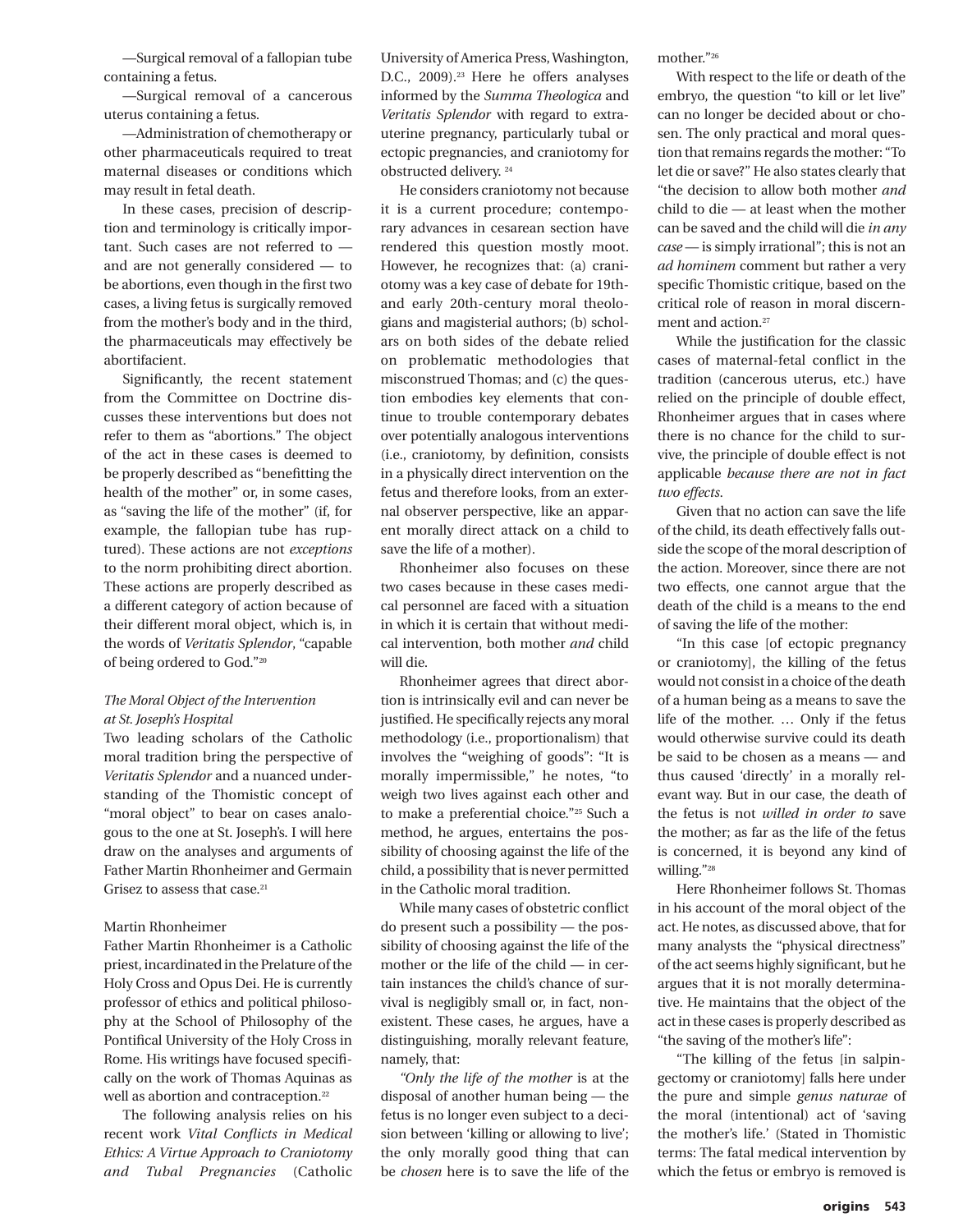the material part of the act, whereas the basic intention or the *finis proximus* of the life-saving act is the formal part of the moral object of the act)."<sup>29</sup>

In these cases, where the fetus is not dying at the time of the intervention but will not be able to survive due to the imperiled state of the mother, Rhonheimer argues that the death of the fetus is "to be considered a purely physical evil caused *praeter intentionem* [outside of the moral intention]."<sup>30</sup>

This is shown, he argues, "by the fact that one would not feel justified in performing the intervention if the child had a real chance of survival. But in our case, it is not only that the death of the embryo is regretted ... but that it is decided to perform the operation solely because it is known — and regretted *for this reason*  — that the child will not survive. This is a significant difference."31

He bases this analysis on Aquinas' example of self-defense. Rejecting the argument that obstetrical cases ought to be understood under the rubric of self-defense, he demonstrates that for Aquinas, the object of the act of legitimate self-defense is "good" — even if it involves a physically direct act of killing — because the act of self-defense, on the basis of its moral object, is an act of "self-preservation," which is a good. In Rhonheimer's words:

"What is effectively *done* here [in Thomas' case of self-defense] is nothing other than an act of killing; but the *intentio* is the preservation of one's life and, because the act of killing occurs *praeter intentionem*, the object of the action is determined *formally* by the intention of self-preservation. ... The parallel [to the obstetrical case] consists only in this: that an act can be an act of killing *materialiter* but something else entirely *formaliter*, e.g., self-preservation, the saving of a life, medical therapy. The object of an action is determined on the basis of the formal aspect, not the material."<sup>32</sup>

Consequently, he argues, certainly interventions on extrauterine pregnancy but also craniotomy are not properly understood, per their object, as "abortion":

"With respect to the moral object of the action, this intervention has nothing to do with an abortion; it is rather a therapeutic measure in favor of the woman, with the only intentional content of the action being the healing and the saving of the mother's life."<sup>33</sup>

Rhonheimer's analysis is directly applicable to the case at St. Joseph's insofar as: (a) it is a case where both mother and child are in immediate danger of dying *and* (b) there is no chance that the child can be saved. Even more clearly than in cases of extrauterine gravidity or the cancerous uterus, the child at St. Joseph's had already begun to die and his or her death was, at the point of intervention, inevitable.

*"A pathology threatened the lives of both the pregnant woman and her child, it was not safe to wait or waiting surely would have resulted in the death of both, there was no way to save the child and an operation that could save the mother's life would, at least prima facie, result in the child's death."*

Therefore, Rhonheimer would claim that (a) one cannot properly in that case speak of the intervention as having two effects; and (b) that even if one could establish that the "matter" of the action of the dilation and curettage was or appeared to be a physically direct act of killing, morally, the death of the child would have been *praeter intentionem*, outside the scope of the intention and therefore outside of the proper moral description of the action.

He holds the latter position both on formal grounds (the intention of the intervention was not to kill the child but to save the mother) and on material grounds (that the child's death was inevitable and so therefore could not be chosen).

Consequently, Rhonheimer would likely argue that the object of the act of intervention at St. Joseph's was "saving the life of the mother" or "legitimate medical therapy," not "abortion."<sup>34</sup> He would also argue that there was no other reasonable (in the Thomistic sense) or morally good course of action that could have been chosen or pursued.

Germain Grisez

Germain Grisez is a Catholic moral theologian and author of the magnum opus three-volume treatment of Christian morality entitled *The Way of the Lord Jesus* (1983). Grisez spent his career articulating a new form of natural law thinking, deeply grounded in the work of Thomas Aquinas and his interpreters, and his work is thoroughly consonant with the teachings of the magisterium. In addition to works on natural law, he has consistently written on questions of contraception and abortion. He is currently emeritus professor of Christian ethics at Mount St. Mary's University in Emmitsburg, Md.

In Volume 2 of *The Way of the Lord Jesus*, subtitled *Living a Christian Life*, Grisez takes up the question, "Is abortion always the wrongful killing of a person?"<sup>35</sup> As with Rhonheimer, Grisez's argument again centers on the concept of the moral object with specific attention to intention. As he notes, "Intentional killing is synonymous with another expression sometimes found in the church's teaching: direct killing,"36 but yet "one can knowingly cause something without intending it."<sup>37</sup>

In other words, Grisez argues, following Pius XII, one can knowingly cause a death without it being a direct killing. By this logic, not all intentional abortion involves intentional killing; in other words, "someone might choose to abort without choosing to kill."<sup>38</sup>

Grisez posits two scenarios where one might choose to abort without choosing to kill, those situations in which:

"A woman suffering from kidney disease becomes pregnant and wants to avoid the health problems that will result from carrying the child, or a woman becomes pregnant as a result of rape and wants to be freed of her ongoing suffering. In either case, and perhaps in a few others, in seeking abortion the precise object of the pregnant woman's choice might be, not the baby's death or any consequence of it. On this assumption, the proposal adopted is, not to kill the unborn baby, but to have him or her removed from the womb, with death as a foreseen and accepted side effect. An abortion carrying out such a choice would not be an intentional killing."<sup>39</sup>

He continues on to argue that even though these cases would count as "abortion" but would not count as intentional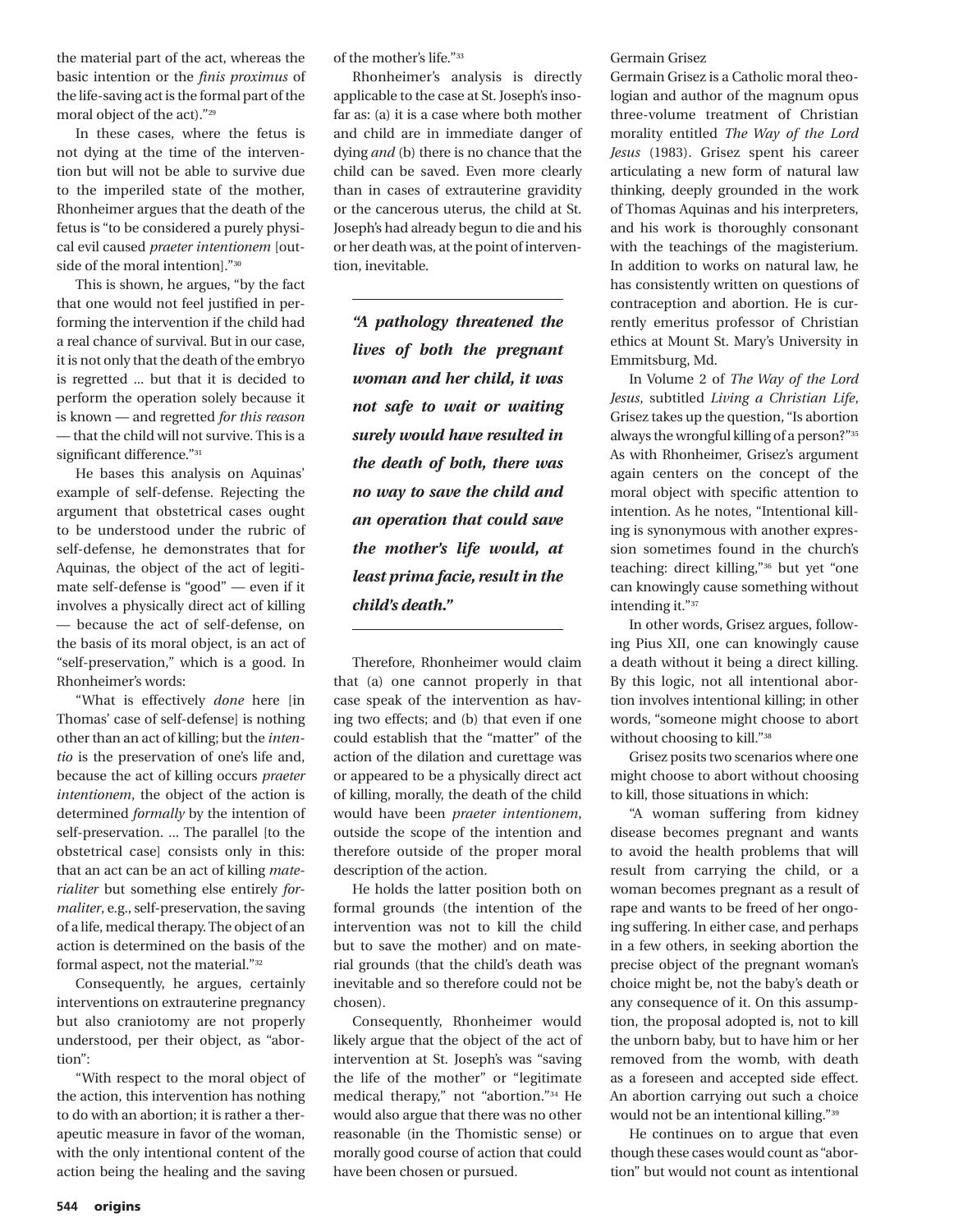killing, it would still be wrong to abort the child or accept the baby's death.<sup>40</sup> Simply because it is not an intentional killing, for Grisez, does not make it justifiable.

The only circumstance in which Grisez holds that it would be licit to accept the baby's death would be to save the mother's life, and then only when certain conditions are met.<sup>41</sup> He argues as follows:

"Sometimes the baby's death may be accepted to save the mother. Sometimes four conditions are simultaneously fulfilled: (i) some pathology threatens the lives of both a pregnant woman and her child, (ii) it is not safe to wait or waiting will surely result in the death of both, (iii) there is no way to save the child, and (iv) an operation that can save the mother's life will result in the child's death.

"If the operation was one of those which the classical moralists considered not to be a 'direct' abortion, they held that it could be performed. For example, in cases in which the baby could not be saved regardless of what was done (and perhaps in some others as well), they accepted the removal of a cancerous gravid uterus or of a fallopian tube containing an ectopic pregnancy. This moral norm plainly is sound, since the operation does not carry out a proposal to kill the child, serves a good purpose and violates neither fairness nor mercy."<sup>42</sup>

He recognizes that some moralists, both classical and contemporary, would classify certain other procedures as "'direct killing,' since the procedure in question would lead to the baby's death."<sup>43</sup> Like Rhonheimer, he cites the question of craniotomy for obstructed delivery. He wishes to challenge this position and does so as follows:

"However, assuming the four conditions are met, the baby's death need not be included in the proposal adopted in choosing to do a craniotomy. The proposal can be simply to alter the child's physical dimensions and remove him or her because, as a physical object, this body cannot remain where it is without ending in both the baby's and the mother's deaths. To understand this proposal, it helps to notice that the baby's death contributes nothing to the objective sought; indeed, the procedure is exactly the same if the baby has already died.

"In adopting this proposal, the baby's death need only be accepted as a side effect. Therefore … even craniotomy

(and, *a fortiori*, other operations meeting the four stated conditions) need not be direct killing, and so, provided the death of the baby is not intended (which is possible but unnecessary), any operation in a situation meeting the four conditions could be morally acceptable."<sup>44</sup>

*"The purpose of a dilation and curettage in and of itself is not, as the National Catholic Bioethics Center states repeatedly, 'the dismemberment of a fetus.'"*

In the subsequent section, he makes clear that "sometimes the baby's life should be given priority"<sup>45</sup> and that "if the mother's life is not at stake, it is unfair to accept the baby's death."<sup>46</sup> But he also emphasizes that "in a situation in which the lives of both a pregnant woman and her child are at stake and both cannot be saved, if an operation can be performed with a prospect of saving one or the other, fairness can require the procedure more likely to save at least one."<sup>47</sup>

Again, the application to the case at St. Joseph's Hospital is clear. The case clearly meets Grisez's four criteria: (i) a pathology threatened the lives of both the pregnant woman and her child, (ii) it was not safe to wait or waiting surely would have resulted in the death of both, (iii) there was no way to save the child, and (iv) an operation that could save the mother's life would, at least prima facie, result in the child's death.

Grisez would therefore likely hold that the intervention enacted at St. Joseph's ought not be categorized as a direct killing, for the baby's death was not what was intended.

As mentioned earlier, Rhonheimer explicitly argues that in such cases, the moral object is not "abortion" properly speaking but rather "saving the life of the mother." Grisez includes the foregoing discussion under a general heading "Ch. 8, Question D: Is Abortion Always the Wrongful Killing of a Person?," suggesting that even these interventions ought to be named "abortion" but ought also to be considered "indirect" since the death of the child is outside of the intention of the agent/act.

Importantly, however, in the section where Grisez outlines the above argument, he does not use the term "abortion." In the preceding sections, he clearly uses the term (Ch. 8, D3b: "Sometimes intentional abortion does not involve intentional killing"; Ch. 8, D3c: "Abortion, even if not intentional killing, usually is wrong").

Yet when he moves to discuss cases meeting these four criteria, the word "abortion" disappears: the heading for the section is "Ch. 8, D3d: Sometimes the baby's death may be accepted to save the mother"; and the word "abortion" only appears once in this discussion, and not in relation to interventions which result in or accept the death of the child.

It appears that Grisez wants to suggest that not only are cases meeting these four criteria properly identified as "indirect," but that their object is not "abortion" but rather "saving the mother's life."

#### *Analogies to Cases*

Therefore, should any ethics committee at a Catholic hospital research the literature on this question, they would obtain a consensus opinion from two leading conservative scholars of the Catholic moral tradition, both of whom have written in defense of *Humanae Vitae*, who are expert scholars of Thomas Aquinas, are dedicated to *Veritatis Splendor* and *Evangelium Vitae*, and who have made clear their dedication to magisterial teaching.<sup>48</sup>

That opinion would have supported the conclusion reached by the ethics committee at St. Joseph's Hospital and Medical Center.

The ethics committee's deliberations were also no doubt influenced by the general knowledge within Catholic health care of the obstetrical cases mentioned above that are understood to be justified according to Directive 48. Reasoning analogously from these cases would lead the committee to:

a. Attempt to rely on the principle of double effect, although both Rhonheimer and Grisez suggest that in these particular cases, there are no longer two effects.

b. Reason that in the cases of a cancerous uterus, ectopic pregnancy or chemotherapy, the intervention does in fact physically directly kill the child although it is understood to be "indirect" on the moral level; therefore, the committee would likely have viewed the interven-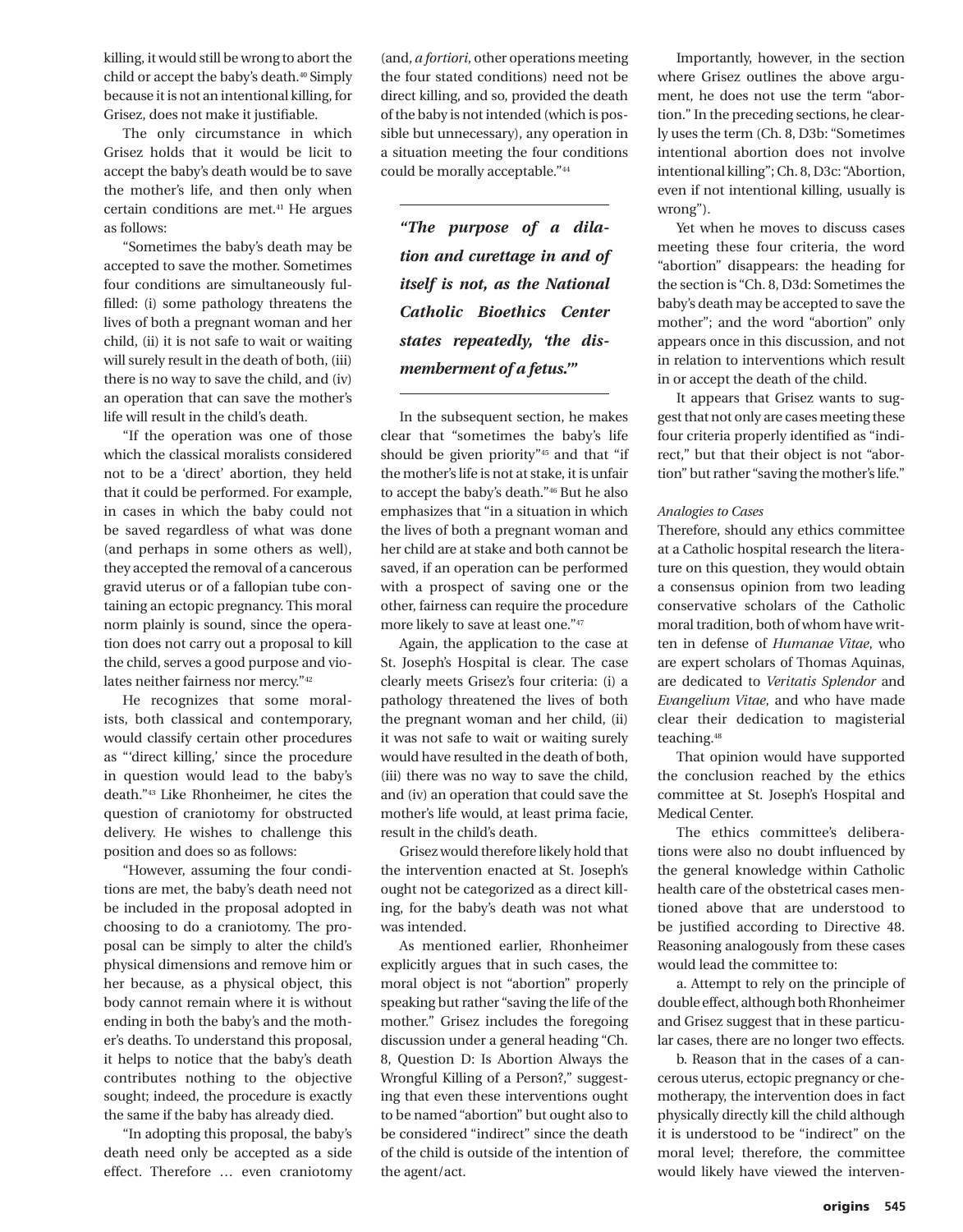tion proposed in this case (dilation and curettage to detach the placenta) to be analogous, and perhaps less grave, given that here the child was already in the process of dying.

c. Understand that given the terminal condition of the baby, the moral object of the intervention was properly described as "saving the life of the mother."

#### **Evaluation of Analyses and Statements**

As part of this analysis, an evaluation of the opinion offered by the National Catholic Bioethics Center was requested. A comment on the applicability of the statement by the Committee on Doctrine of the USCCB was also requested. These follow below.

#### *The National Catholic Bioethics Center Analysis — June 11, 2010*

The National Catholic Bioethics Center offers a number of objections to the intervention at St. Joseph's Hospital. First, they claim: "The pregnancy was seen as a pathology. However, there was no evidence of any pathology of the reproductive organs, nor of the fetus, its placenta or its membranes."

Here the National Catholic Bioethics Center draws too stark a distinction between particular organs and the entire physiological system of which they are a part. I do not mean here to invoke the principle of totality; rather, this is simply a biological fact. While some pathologies can be localized to a particular organ or site, most pathologies, particularly those that are life-threatening, cannot be restricted in this manner.

Pulmonary hypertension is, on one level, "located" in the lungs; but insofar as the lungs are critical for the oxygenation of the blood, which is critically important for the entire physiological organism, and insofar as immediate effects of this pathology are cardiac impairment, and so forth, it is difficult to accept an argument which attempts to simply localize pathology.

As noted in Part I above, it can be legitimately, medically argued that the pregnancy resulted in physiological changes that exacerbated an underlying pathology, resulting in two new critical pathologies (right heart failure and cardiogenic shock), all of which created a pathological and ultimately fatal context for the fetus.

Second, the National Catholic

Bioethics Center rejects Catholic Healthcare West's use of the phrase "termination of pregnancy" and suggests, without charity, that it is best understood as "misleading terminology which hides the truth." Precision in terminology is, however, critical to the work of moral analysis, as the foregoing account has demonstrated.

*"The material intervention here was equally or potentially less of a direct attack on the child than other obstetrical interventions justified within the Catholic tradition."*

Given the clinical facts of the situation, the phrase "termination of pregnancy" is an accurate medical description of what the intervention was trying to achieve (to terminate the burden of the pregnancy, not to kill the child); "save the life of the mother" is an accurate moral description of the intervention.

Third, while I agree with Rhonheimer that this case does not fall under the principle of double effect, I believe the National Catholic Bioethics Center analysis of the principle of double effect in this case is inadequate on a number of counts:

1. The first criterion for the principle of double effect requires that the action be good or morally neutral in and of itself. The National Catholic Bioethics Center response to this criterion begs the question. "Action" here has traditionally been understood as the most basic description of the action itself. For example, when the principle of double effect is used to justify the use of narcotic agents that might hasten death, the response to the first criterion is usually framed as follows: "The use of narcotics to treat pain is a morally acceptable and even good medical action."

Following this model, one would begin an analysis of the intervention at St. Joseph's using the principle of double effect by noting that the procedure of dilation and curettage is, in and of itself, a morally neutral and most often a good medical intervention. A dilation and curettage is used in a variety of gynecological situations as a legitimate therapy.

It is most commonly used to treat disorders resulting in abnormal bleeding, polyps and incomplete miscarriages, and management of placental issues. It is only rarely used as a method of abortion (2.4 percent of the cases of abortion in the U.S.49). Therefore, the purpose of a dilation and curettage in and of itself is not, as the National Catholic Bioethics Center states repeatedly, "the dismemberment of a fetus."

Furthermore, as Rhonheimer notes: "One could add ... that neither is the principle of double effect suited to determining the 'species' of an action according to its object. Indeed, every application of the principle of double effect presupposes (in accordance with the first condition ...) that the act performed is already seen as good or at least indifferent according to its object. But the controversial and most delicate cases are precisely those in which it is not clear what the object of the chosen and performed act actually is."<sup>50</sup>

2. Similarly, regarding the second criterion, the National Catholic Bioethics Center seems unduly focused on the notion of the "dismemberment of the fetus." To claim that what was "intended in the procedure was the dismembering of the fetus in order to remove it" can only be made by disregarding all that Catholic Healthcare West has said about this case.

This also stands in direct contradiction to John Paul II's clear position that "in order to be able to grasp the object of an act which specifies that act morally, it is therefore necessary to place oneself *in the perspective of the acting person*."<sup>51</sup>

As demonstrated with Rhonheimer above, the formal intention of the acting person (or in this case persons), not the material action, defines the moral object. On no basis can it be argued that what was *intended* in this case was the dismemberment of the fetus insofar as:

a. The mother and medical staff had, to this point, done all in their power to promote the life of the child.

b. Ending the life of the child per se would have no effect on the medical condition of the mother. Therefore, the death of the child could not be intended as a means to the end of saving the life of the mother. An act cannot be intended as a means to an end if it will not accomplish that end. The intentional object of the procedure centered on the placenta,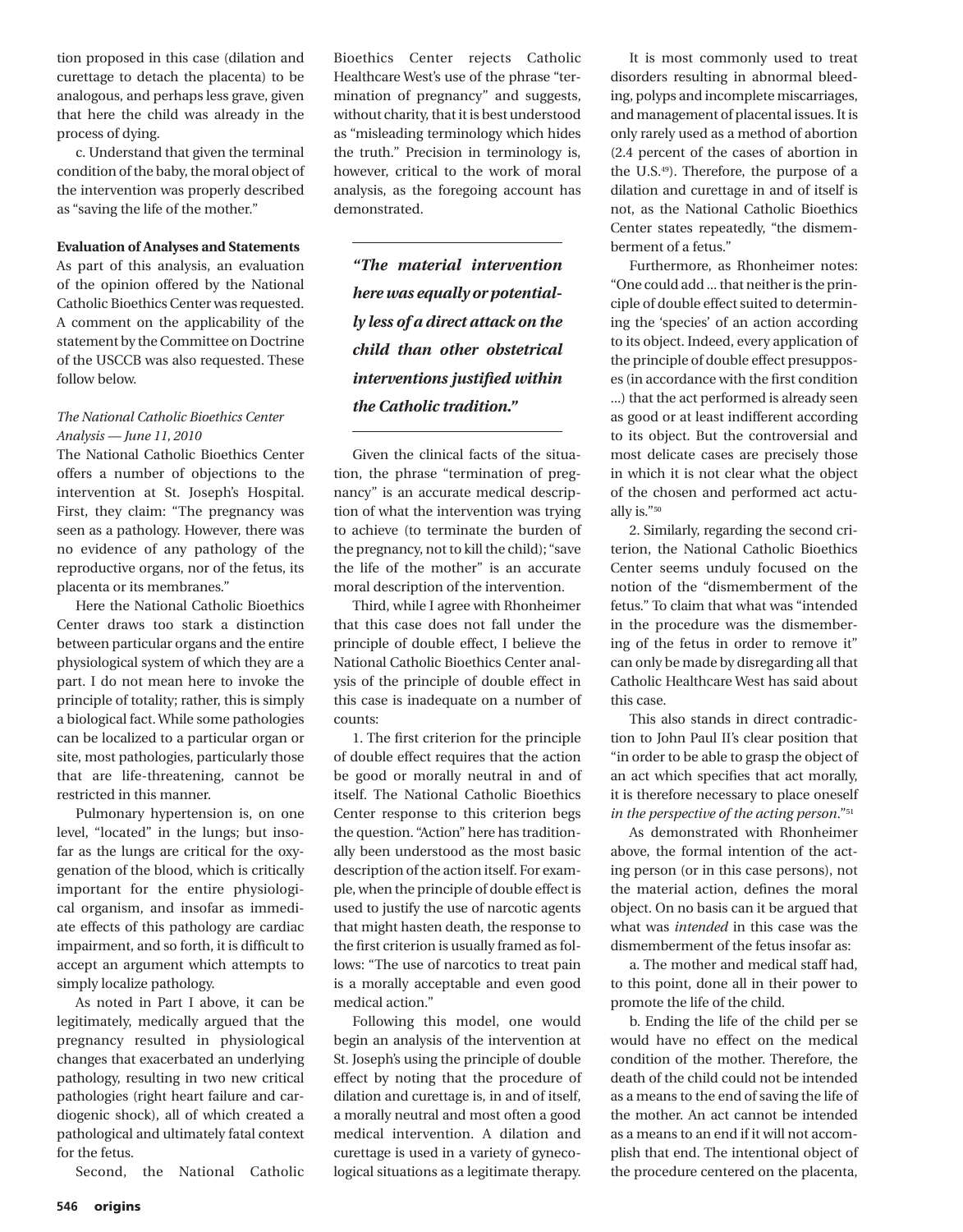which was medically and physiologically the cause of the crisis.

c. The "attack" on the placenta does not differ, from the perspective of the fetus, from the "attack" on the cancerous uterus — in both cases, the organ is a maternal/fetal organ upon which the fetus is vitally dependent.

d. In the current situation, however, because of the mother's loss of heart function, the placenta was no longer fulfilling its life-sustaining function vis à vis the child but was imperiling the life of both the mother and the child.

e. The National Catholic Bioethics Center claims that in discussions with physicians, no physicians believe it is practically possible to perform a dilation and curettage without dismemberment. However, this fact is clinically disputed.

f. Catholic Healthcare West states clearly that the physicians took every effort to avoid harming the child, though it is, of course, difficult to do so. A similar risk to the fetus holds, however, in cases of extracting a cancerous uterus or removing an ectopic pregnancy. In the case of the chemotherapeutic agents ingested by a cancer-ridden mother, the chemotherapy poisons the child. The material intervention here was equally or potentially less of a direct attack on the child than other obstetrical interventions justified within the Catholic tradition.

3. The fetal death was in no way the cause of or necessary to bringing about the good effect (the alleviation of the cardiac overload). Fetal dying had already initiated with the medical crisis of the mother, and the medical crisis of the mother would have continued to exacerbate even if the fetus had died before the mother underwent any external intervention. This was established in Part I above.

Fetal demise happens frequently with no effect on pregnancy; in this instance, it was the pregnancy that was imperiling the mother, a pregnancy that could no longer sustain the fetus. It was not the child that was imperiling the mother. The death of the child, therefore, could not medically be the means toward the good end of saving the mother's life.

As mentioned above, the National Catholic Bioethics Center analysis focuses quite intently on the image of the dismemberment of the fetus. In light of John Paul II and Rhonheimer, I would argue

that in doing so they reduce the object of the act to the physical action of the dilation and curettage and in doing so fail to offer an accurate, Thomistic account of the moral object of the action in keeping with the Catholic moral tradition.

#### *Statement of the USCCB Committee on Doctrine — June 23, 2010*

The Committee on Doctrine also offered a brief clarification on some questions that can arise in obstetrical situations in their June 23, 2010, statement entitled "The Distinction Between Direct Abortion and Legitimate Medical Procedures."

*"The Committee on Doctrine statement does not address the situation faced by St. Joseph's Hospital where two lives were in peril and it was clear that the child was in the process of dying and would die shortly."*

They offer two scenarios. The first scenario they offer is the case of a direct abortion, one in which "a pregnant woman is experiencing problems with one or more of her organs, apparently as a result of the added burden of pregnancy," and a surgical intervention "*directly*  targets the life of the unborn child. ... The surgery does not directly address the health problem of the woman, for example, by repairing the organ that is malfunctioning. The surgery is likely to improve the functioning of the organ or organs, but only in an *indirect* way, i.e., by lessening the overall demands placed upon the organ or organs, since the burden posed by the pregnancy will be removed. The abortion is the means by which a reduced strain upon the organ or organs is achieved."<sup>52</sup>

The second scenario they offer is that of the cancerous uterus discussed above and they correctly note that such procedures "*indirectly* and unintentionally (although foreseeably) result[s] in the death of the unborn child. In this case the surgery *directly* addresses the health problem of the woman. ... The woman's health benefits directly *from the surgery*. The surgery does not directly target the

life of the unborn child. The death of the child is an unintended and unavoidable side effect and not the aim of the surgery."<sup>53</sup>

The Committee on Doctrine does not draw any conclusions about the St. Joseph case in this brief. However, per the foregoing analysis, John Paul II, Rhonheimer and even Grisez would likely argue that their analysis conflates the notion of direct/indirect with medical/ physical directness. As we have seen, the notion of direct/indirect applies to the will and intention of the agent vis à vis the moral object of the act as a whole, not to the directness of the medical intervention vis à vis either a pathological organ or the fetus.

The Committee on Doctrine statement does not address the situation faced by St. Joseph's Hospital where two lives were in peril and it was clear that the child was in the process of dying and would die shortly. As we have seen, in that situation, an intervention cannot effectively directly or indirectly result in the death of the child.

Had the mother followed her physician's advice at 7 1/2 weeks, then clearly, the mother would have found herself in the committee's first scenario, undergoing a direct abortion. As we have noted, however, she steadfastly refused to have a direct abortion because of her Catholic faith.

It is my understanding that St. Joseph's Hospital understood its intervention to most closely resemble the second scenario offered by the Committee on Doctrine. I would suggest that it is notable, per our discussion of Rhonheimer above, that the committee does not use the term "abortion" in that scenario and instead refers to it under the auspice of a different (and accurate) object: "legitimate medical intervention." Following the Committee on Doctrine, St. Joseph's Hospital would be justified in understanding the intervention they authorized as a "legitimate medical intervention."

#### **Summary**

In summation, the ethics committee at St. Joseph's Hospital and Medical Center, fully aware of the magisterial teaching on direct abortion, was faced with a scenario in which they needed to discern whether the proposed intervention would: (a) properly be described as an abortion in the moral sense; or (b) if it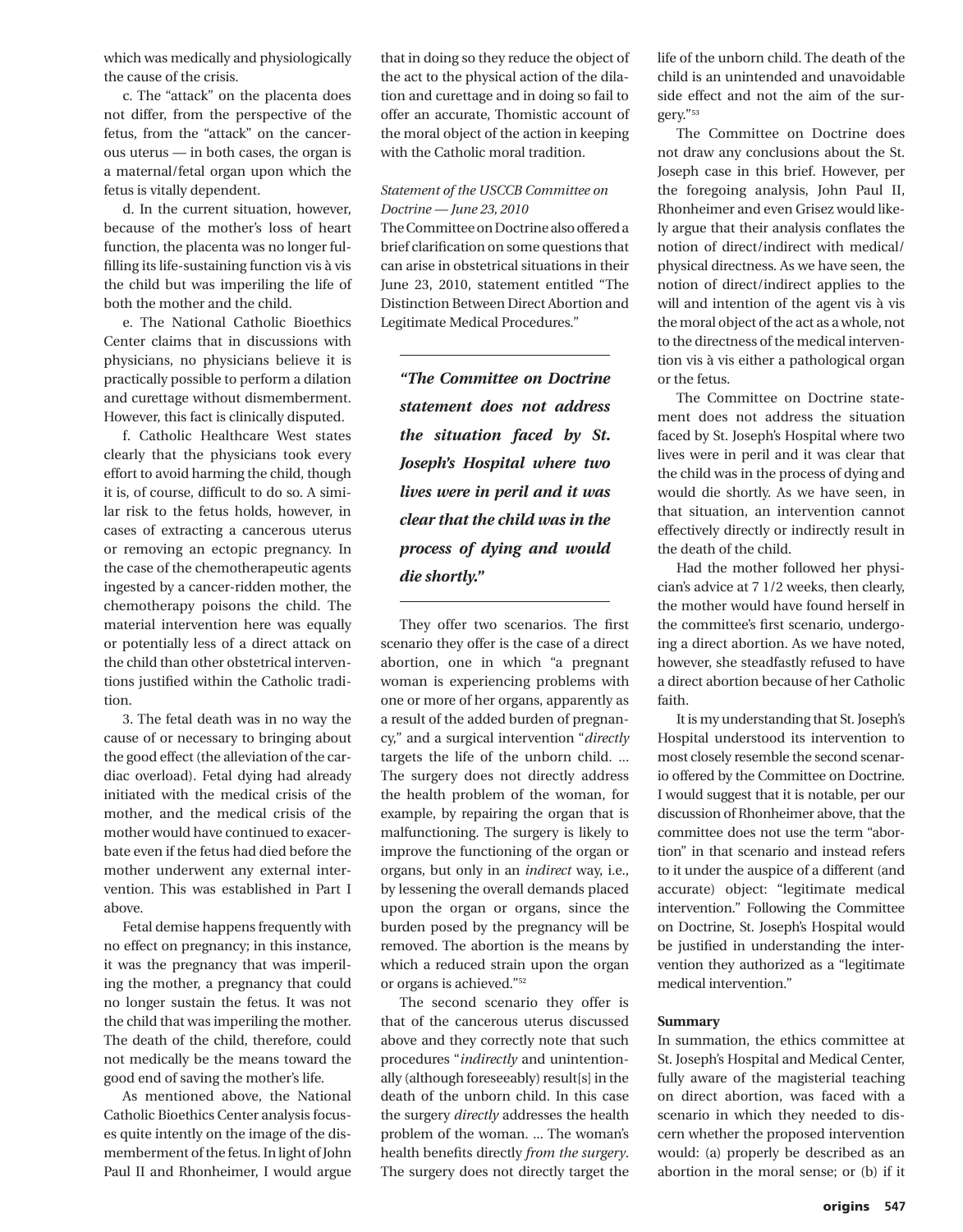rather entailed a different moral object.

Given the medical facts of the case, it was germane to their deliberation that in this instance it was not a matter of weighing one life against another or choosing one life over another; they were faced with a scenario in which without action both mother and child would die and that regardless of the course of action, the child was now terminal.

Their decision to proceed with the dilation and curettage to relieve the pressure placed by the placenta on the mother's cardiovascular system in order to address the immediate pathologies of right-side heart failure and cardiogenic shock and thereby save the mother's life would find full support from the careful, rigorous arguments provided by two of the Catholic moral tradition's leading figures, Father Martin Rhonheimer and Germain Grisez.

Analysis of the works of both of these authors also suggests that the action taken at St. Joseph's is fully in keeping with the position of *Veritatis Splendor*.

Following the opinions of these authors, I would argue that the intervention that occurred at St. Joseph's Hospital on Nov. 5, 2009, cannot properly be described as an "abortion," in terms of its moral object. At most, the effect on the child can only be categorized as "indirect," which is morally permitted by the Catholic tradition.

Most important, the death of the child was not willed, either by the mother or the medical staff; the child was a deeply wanted child. Effecting the death of the child would not achieve any medical or ancillary end. Therefore the death of the child was not the means to any end in this case.

It is difficult to see how any Catholic hospital or member of their staff could have reached a conclusion different from the one taken by St. Joseph's Hospital given: (a) the opinions of two highly reputable conservative scholars in the Catholic moral tradition; (b) the medical facts of the case; (c) the hospital's familiarity with justified cases of indirect fetal termination in the literature; and (d) their familiarity with the principle of double effect.

It is my opinion that the intervention performed at St. Joseph's Hospital and Medical Center on Nov. 5, 2009, cannot properly be described as an abortion. The moral object of the intervention was to save the life of the mother. The death of the fetus was, at maximum, nondirect and *praeter intentionem*.

More likely, the fetus was already dying due to the pathological situation prior to the intervention; as such, it is inaccurate to understand the death of the fetus as an accessory consequence to the intervention.

I conclude that St. Joseph's Hospital and Medical Center acted in accord with the Ethical and Religious Directives, Catholic moral tradition and universally valid moral precepts in working to respect the sanctity and dignity of life, first doing what they could to foster the lives of both the mother and the child and then, when it was clear the child had begun the dying process, to do what they could to save the mother.

#### **Notes**

- The Mayo Clinic, "Pulmonary Hypertension," www. mayoclinic.com/health/pulmonary-hypertension/ DS00430.
- <sup>2</sup> Tarun Madappa, MD, MPH, and Sat Sharma, MD, FRCPC, "Pulmonary Disease and Pregnancy," *eMedicine,* http://emedicine.medscape.com/article/303852 overview.
- <sup>3</sup> "Cardiogenic Shock," National Library of Medicine, www.nlm.nih.gov/medlineplus/ency/article/000185. htm.
- Sat Sharma, MD, FRCPC, and Michael E Zevitz, MD, "Cardiogenic Shock," *eMedicine*, http://emedicine. medscape.com/article/152191-overview.
- <sup>5</sup> Madappa and Sharma, ibid.
- <sup>6</sup> U.S. Conference of Catholic Bishops, "Ethical and Religious Directives for Catholic Health Care Services," 4th edition (2001), Part I.
- <sup>7</sup> Ibid., Directive 3.
- Congregation for the Doctrine of the Faith, "Declaration on Procured Abortion," §14, emphasis added.
- <sup>9</sup> Pope John Paul II, *Veritatis Splendor*, §80, emphasis in original.
- <sup>10</sup> Pope John Paul II, *Evangelium Vitae*, §§58 and 62, emphasis added.
- <sup>11</sup> From Pope Pius XII, "Address of Pope Pius XII to the Associations of Large Families, Nov. 26, 1951," in *Love and Sexuality*, ed. Odile M. Liebard (Wilmington, N.C.: McGrath Publishing Company, Consortium Books, 1978), 125. Quoted in Martin Rhonheimer, *Vital Conflicts in Medical Ethics: A Virtue Approach to Craniotomy and Tubal Pregnancies* (Washington, D.C.: Catholic University of America Press, 2009*)*, 34. It is worth noting that while the question of the "life and death of the mother" is mentioned here by Pius XII and in the "Declaration on Procured Abortion," none of the documents speak to the situation faced at St. Joseph's where both the mother's *and* the child's lives are in peril.
- <sup>12</sup> Liebard, 126-7; Rhonheimer, 35, emphases in Rhonheimer. It should be noted that one difference between the case Pius XII describes and the case at St. Joseph's is that in the former, the mother's condition is independent of the fact that she is pregnant. Pius' example remains important, however, insofar as it demonstrates that the moral object of the action, even in cases that involve physically direct killing, derives from what is intended, not from what is not intended (St. Thomas Aquinas, *Summa Theologica*, II-II, q. 64, a. 7: "(Moral) acts do not take their species from what is not intended.").
- <sup>13</sup> Here I follow Rhonheimer, 35ff.<br> $\frac{14}{1000}$  Here I follow William E Murphy
- Here I follow William F. Murphy's helpful analysis of *Veritatis Splendor* and his careful exposition of the Thomistic notion of the moral object in "A Reading of

Aquinas in Support of *Veritatis Splendor* on the Moral Object," *Logos: A Journal of Catholic Thought and Culture* 11.1 (2008): 100-126. The six affirmations here are direct quotes from *Veritatis Splendor* §78.

- <sup>15</sup> Murphy, 102, emphasis in original.
- <sup>16</sup> Aquinas, *Summa Theologica* I-II q. 19, a. 2 and q. 20, a. 1. Also *Summa Theologica* I-II, q. 1, a. 3, ad. 1. In *Summa Theologica* I-II, q. 18, a. 6, Aquinas notes: "Acts are called human insofar as they are voluntary, as we have said. Now there is a twofold act in voluntary action: the interior act of the will and the external act; and each of these has its object. Hence just as the exterior act receives its species from the object it is concerned with, so the interior act of the will receives its species from the end, which is its proper object. ... Now that which is on the part of the will is related as form to that which is on the part of the exterior act, for the will uses members as instruments for action. ... The species of a human act, therefore is considered formally in terms of the end, but materially in terms of the object of the external act" (Excerpts from the *Summa Theologica* are taken from *Treatise on Happiness,* translated by John A. Oesterle (Notre Dame, IN: University of Notre Dame Press, 1964). Thus, the *finis* of the internal act of the will is the crucial moral element for Aquinas, because exterior actions, which flow from the internal act, are only moral and truly human insofar as they proceed from a person's operations of intellect and will. Aquinas explicitly says the moral object as *finis* or end is related to action in the manner of a form, because it gives the action its species [*Ad secundum dicendum quod obiectum non est materia ex qua, sed materia circa quam, et habet quodammodo rationem formae, inquantum dat speciem.* Ibid.]. In short, the object provides the moral act with its intelligibility-giving *telos*. This is why in question 20, a. 3, Aquinas says that "the interior act of the will and the external act are one act considered morally."

Thomas continues in *Summa Theologica* q. 18, a. 7, to distinguish between moral acts in which the exterior act is per se ordered to the end and those that are not: "The object of an exterior act can be related in two ways to the end willed. In one way, it can be ordered per se to it, as fighting well is ordered per se to victory; in another way, accidentally, as taking what belongs to another is ordered accidentally to giving alms." In the former case, or "if the object is ordered per se to the end, [then] one of the differences determines the other per se. In this way, one of the species will be contained under the other." More specifically, "the specific difference derived from the end is more general, while the difference derived from an object ordered per se to that end is specific in relation to it. For the will, whose proper object is the end, is the universal mover with respect to all powers of the soul, whose proper objects are the objects of their particular acts." In other words, in acts where the exterior act is ordered to the interior act, the species of the interior act (via the will) determines the species of the act as a whole. This is further explicated and confirmed by Aquinas in *Summa Theologica* q. 20, a. 3.

- 
- $\frac{17}{18}$  Murphy, 113.
- <sup>18</sup> *Veritatis Splendor*, §78.
- <sup>19</sup> In Aquinas' account of self-defense (*Summa Theologica* II q. 64, a. 7), no mention is made of whether the aggressor is innocent, unjust, or ir/rational. Aquinas speaks only of "an aggressor." One does not have to describe the fetus or child as an aggressor, however, in order to use the case of self-defense analogously to analyze cases in which there is threat to life. <sup>20</sup> *Veritatis Splendor*, §80.
- 
- $21$  It is worth noting that a position consonant with those of Rhonheimer and Grisez was offered almost 40 years ago by Bernard Haring: "The malice of abortion is an attack on the right of the fetus to live. Since the doctor in this situation can determine with great moral certainty that there is no chance for both the mother and the fetus to survive with his 'direct' intervention, he accepts the only chance to protect and serve life which Divine Providence has left to him. He saves the life of the mother while he does not truly deprive the fetus of its right to live since it could not possibly survive in the event of the doctor's failure to save the mother's life" (*Medical Ethics* (Fides Publishers, 1973), 109).
- <sup>22</sup> Martin Rhonheimer, *Natural Law and Practical Reason: A Thomist View of Moral Autonomy* (Fordham University Press, 2000); Martin Rhonheimer, *The*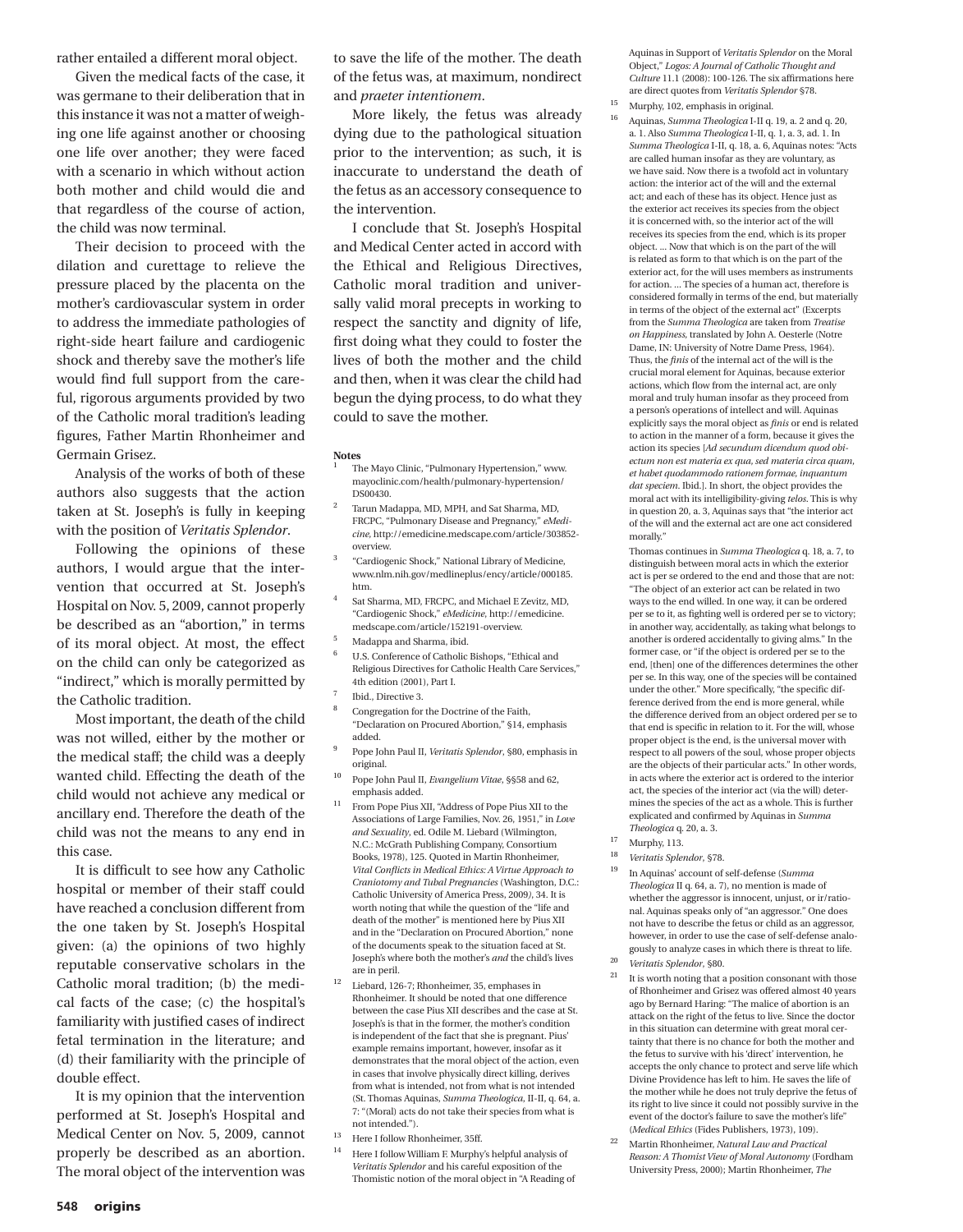*Perspective of the Acting Person: Essays in the Renewal of Thomistic Moral Philosophy* (Catholic University of America Press, 2008); and Martin Rhonheimer, *The Ethics of Procreation and the Defense of Human Life: Contraception, Artificial Fertilization, and Abortion,* edited by William F. Murphy Jr. (Catholic University of America Press, 2010).

- William Murphy mentions that this study was written and published by Martin Rhonheimer at the request of the Congregation for the Doctrine of the Faith. See Murphy, 126, fn. 35. Rhonheimer notes in his preface: "This wide-ranging study was drafted for the Roman Congregation for the Doctrine of the Faith and completed and submitted to the congregation in 2000. After it was carefully studied in the congregation and by its then prefect, Cardinal Joseph Ratzinger, the congregation in turn asked that it be published so the theses it contains could be discussed by specialists" (xiii).
- <sup>24</sup> Importantly, reputable Catholic moral theologians have recently argued that the drug methotrexate, a commonly used abortifacient agent, is licit for the treatment of ectopic pregnancies. See William E. May, *Catholic Bioethics and the Gift of Human Life*  (Our Sunday Visitor, 2008), 201-202, *Nihil Obstat*, Rev. Michael Heintz; *Imprimatur*, John M. D'Arcy. See also Benedict M. Ashley, Jean K. de Blois, and Kevin D. O'Rourke, *Healthcare Ethics: A Theological Analysis*, 5th ed. (Washington, D.C.: Georgetown University Press, 2007), 82, *Nihil Obstat*, Rev. Patrick J. Boyle; *Imprimatur*, Rev. George J. Rassas. Unlike surgical excision of the fallopian tube (salpingectomy), the use of methotrexate works by addressing the unfortunately pathological interface between the embryo and the fallopian tube. In May's words, "Methotrexate attacks the DNA in the trophoblastic tissue that attaches the unborn child to its site within the mother's body; it thus attacks the trophoblast attaching the child to the fallopian tube or cervix or other part of an ectopic pregnancy. ... With other moral theologians I thus judge that use of methotrexate can be used to 'remove' the unborn child implanted outside the womb; the death of the child is the foreseen but not intended side effect of an action morally specified as the necessary removal of the unborn child from the mothers body as the means, not morally evil in itself, chosen to protect the mother's life," www.zenit.org/rssenglish-29448. Ashley, et al., similarly argue that the pathology here lies not in the fallopian tube but in the way the embryo is attached to the fallopian tube. Therefore, the intervention (methotrexate) addresses the pathological interface. As such, it is a close analog to the use of the procedure dilation and curettage to address the pathological interface between the placenta and the mother's cardiovascular system. In both cases, the pregnancy — not the child — presents the threat to the mother's life; in both cases, the child will inevitably die; in both cases, without intervention, both mother and child will die; and in both cases, the intervention targets the pathological interface between mother and pregnancy.
- $\frac{25}{26}$  Rhonheimer, 122.
- <sup>26</sup> Ibid., 123, emphasis in original.
- Ibid., emphasis in original.
- $^{28}$  Ibid., 124, emphasis in original.<br> $^{29}$  Ibid
- $\frac{29}{30}$  Ibid.
- $\frac{30}{31}$  Ibid., 125.
- Ibid., emphasis in original.
- $32$  Ibid., fn. 44.
- <sup>33</sup> Ibid., 129. He continues: "(The so-called 'therapeutic abortion,' on the other hand, is in fact a euphemism; it is not 'therapeutic' because it is performed at the cost of the life of an innocent person and, furthermore, because the disease for which the child is aborted is not healed at all by the abortion; on medical grounds alone it is illegitimate to call such an intervention a 'therapy.')" (129)
- <sup>34</sup> As he concludes: "The death of the child can be claimed to be *praeter intentionem*, not because the intention is related solely to the removal of the pregnancy (with the end of saving the mother's life), but because the intention in the action here in question *can* be directed *only* at saving the mother's life, i.e., because the removal of the pregnancy in this case *cannot* include any decision against the life of the child, since the child has no known chance of survival. No other outcome is even in question for the child, nor can any other outcome (i.e., saving the child) be

conceived of as a rational basis for action, nor can the action be criticized as an injustice against the life of the child. Consequently, the death of the embryo *is not chosen*; rather, it is similar to an unintentional side effect, which is to say it is not a 'direct killing.' In no way is it chosen as a means, and for this reason neither is it willed in any way; that the operation is possibly aimed directly at the embryo in a physically causal way is thus of little importance" (129, emphasis in original).

- <sup>35</sup> Germain Grisez, *The Way of the Lord Jesus*, Vol. 2, *Living a Christian Lif*e (Quincy, Ill.: Franciscan Press, 1993), *Nihil Obstat*, Rev. Kevin T. McMahon, and *Imprimatur*, Cardinal James Hickey.
- $\frac{36}{37}$  Ibid., 470.
	- As he states: "In making a choice, one intends as one's end the satisfaction or benefit desired for oneself and/ or others in and/or through carrying out the choice. One chooses as a means something in one's power some performance or omission — thought more or less likely to bring about the intended end. But it also is more or less clearly foreseen that, either possibly or surely, the performance or omission will have various good or bad consequences distinct from its intended end, and in making the choice these good or bad consequences are accepted, gladly or reluctantly as the case may be, as side effects" (471).
- <sup>38</sup> Ibid., 500.
- <sup>39</sup> Ibid., 501.
- $\frac{40}{41}$  Ibid.
- $\frac{41}{42}$  Ibid., 502-3.
- Ibid., 502.
- $\begin{bmatrix} 43 & \text{Ibid.} \\ 44 & \text{II} & \text{II} \end{bmatrix}$
- $\frac{44}{45}$  Ibid., 502-3.
- 
- $^{45}$  Ibid., 503.
- $\frac{46}{47}$  Ibid. <sup>47</sup> Ibid.
- $^{48}$  This number increases to five leading scholars of the
- Catholic moral tradition if we include May, Ashley/de Blois/O'Rourke and Haring. <sup>49</sup> "Dilation and Curettage," www.emedicinehealth.
- com/dilation\_and\_curettage\_dandc/article\_em.htm. Also, U.S. Centers for Disease Control, "Abortion Surveillance — United States, 2002," www.cdc.gov/ mmwr/preview/mmwrhtml/ss5407a1.htm.
- $\frac{50}{51}$  Rhonheimer, 3.
- <sup>51</sup> *Veritatis Splendor*, §78.
- <sup>52</sup> USCCB, Committee on Doctrine, "The Distinction Between Direct Abortion and Legitimate Medical Procedures," 2-3, emphasis in original.
- <sup>53</sup> Ibid., 3, emphasis in original. ■

# **Commentary on the Phoenix Hospital Situation**

### National Catholic Bioethics Center

*"As a Catholic health care institution treats and cares for both the mother and the unborn child it must commit itself never to crossing a clear, bright line: It may never directly take the life of an innocent human being as it cares for both patients," the National Catholic Bioethics Center said in a commentary on the controversy surrounding a procedure on an ill pregnant woman that* 

*resulted in the death of the unborn child. Bishop Thomas J. Olmsted of Phoenix determined that the November 2009 procedure at St. Joseph's Hospital and Medical Center in Phoenix constituted a direct abortion, and he has since stripped the hospital of its Catholic status. The hospital maintains that if it believed it could have saved the lives of both the mother and the unborn baby, it would have done so. (See Origins, Vol. 40, No. 31, for more documentation on the case.) The Philadelphia-based National Catholic Bioethics Center said in its Dec. 24 commentary that in such cases, the church teaches that a good action may be performed even if a bad effect will arise only if four conditions are met: the act itself must be good; only the good act can be intended, not the foreseen but unintended bad effect; the good effect cannot arise from the bad effect; and the unintended but foreseen bad effect cannot be disproportionate to the good being performed. The center noted that removing an advanced cancerous uterus from a pregnant woman would meet these conditions, but that causing the death of an unborn child in order to alleviate a mother's hypertension would not meet these conditions. The mother in the Phoenix case suffered from pulmonary hypertension. The center's commentary follows.*

The National Catholic Bioethics Center has refrained from any public comment on the procedure that took place at St. Joseph's Hospital, Phoenix, in November 2009 and the disagreement which arose between the hospital and the local bishop, the Most Reverend Thomas Olmsted, as to whether the procedure constituted a direct abortion. Since the National Catholic Bioethics Center has provided counsel to both Catholic Healthcare West, the system of which St. Joseph's Hospital is a member, and to the bishop of Phoenix, it previously made no public statement.

However, the time has come that the center should provide some commentary, particularly since portions of its confidential analysis have been circulated by Catholic Healthcare West. It should be noted the following comments deal only with information that is public and not with any confidential information that may have been gained through the consultation services pro-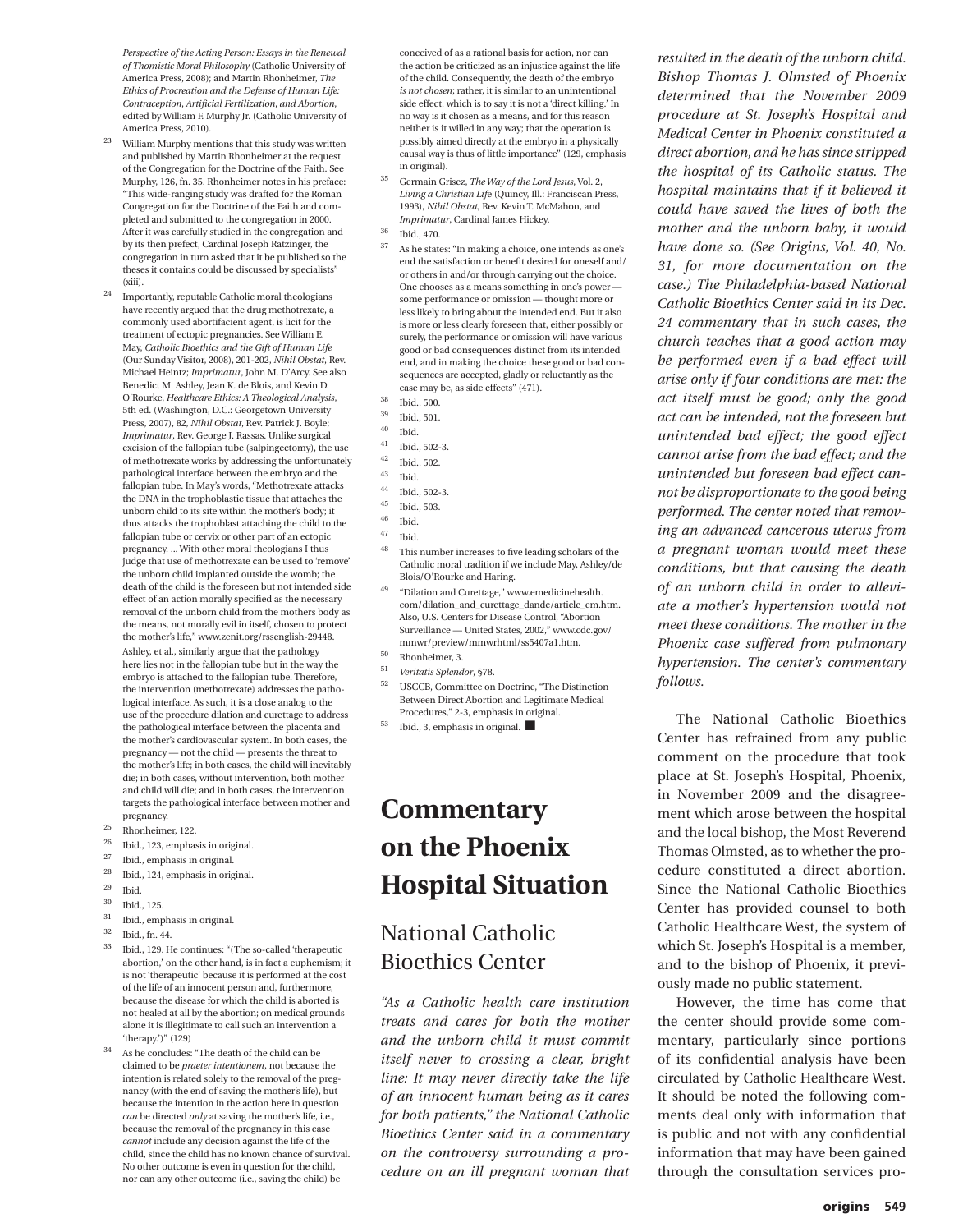vided by the National Catholic Bioethics Center.

#### **The Heroism of Mothers**

The tragic situation that occurred at St. Joseph's Hospital in Phoenix in November 2009 should be a reminder of the extraordinary courage and selfsacrifice that mothers take upon themselves in the service of new life. Although modern medical science has thankfully reduced the life-threatening risks that women may assume in becoming mothers to almost nil, there still can arise extraordinarily dangerous situations for the mother and the child she is carrying.

Even if it does not come to situations threatening death, women must still bear many burdens and health risks in bringing a child to term. As a society, and as family members, our gratitude to mothers can surely know no bounds.

#### **Difficult Pregnancies**

On occasion, life-threatening risks can indeed still arise, even though rarely. As a Catholic health care institution treats and cares for both the mother and the unborn child it must commit itself never to crossing a clear, bright line: It may never directly take the life of an innocent human being as it cares for both patients. Those admitted to Catholic institutions know one indisputable fact about the care they receive: They and their children are safe from a direct assault upon their lives.

This humane practice of medicine follows on the tradition of the great Greek physician Hippocrates whose oath states unequivocally: "I will never give a woman a medication to cause an abortion; I will give no one a deadly medicine even if asked, nor counsel any such thing." Such a commitment never to violate a human life has always been a hallmark of Christian health care as well.

As much as physician-assisted suicide or euthanasia or direct abortion may appear to be the best way out of a difficult medical situation, Catholic health care institutions assure everyone coming to them for help that there are other options.

The "Ethical and Religious Directives for Catholic Health Care Services" have been written and approved by the U.S. Conference of Catholic Bishops to provide guidance to Catholic health care institutions on what may or may not be done in order to protect and advance human dignity in the context of Catholic health care.

The bishops are the authoritative interpreters of this document. One of the directives makes provision for addressing conflict situations where it would appear that one person must die in order to save another in the course of a difficult pregnancy.

Directive 47 reads: "Operations, treatments and medications that have as their direct purpose the cure of a proportionately serious pathological condition of a pregnant woman are permitted when they cannot be safely postponed until the unborn child is viable, even if they will result in the death of the unborn child."

#### **The Principle of Double Effect**

Directive 47 applies what is known as the moral principle of double effect which asks whether one may perform a good action when it is foreseen that there might also be a bad effect resulting from that action (the "double effect").

The principle of double effect in the church's moral tradition teaches that one may perform a good action even if it is foreseen that a bad effect will arise only if four conditions are met: 1) The act itself must be good. 2) The only thing that one can intend is the good act not the foreseen but unintended bad effect. 3) The good effect cannot arise from the bad effect; otherwise one would do evil to achieve good. 4) The unintended but foreseen bad effect cannot be disproportionate to the good being performed.

This principle has been applied to many cases in health care, always respecting the most fundamental moral principle of medical ethics, *primum non nocere*, "first, do no harm."

The classic case of a difficult pregnancy to which this principle can be applied is the pregnant woman who has advanced uterine cancer. The removal of the cancerous uterus will result in the death of the baby but it would be permissible under the principle of double effect.

One can see how the conditions would be satisfied in this case: 1) The act itself is good; it is the removal of the diseased organ. 2) All that one intends is the removal of the diseased organ. One does not want the death of the baby either as a means or an end. Nonetheless, one sees that the unborn child will die as a result of the removal of the diseased organ. 3) The good action, the healing of the woman, arises from the removal of the diseased uterus, not from the regrettable death of the baby which is foreseen and unintended. 4) The unintended and indirect death of the child is not disproportionate to the good which is done which is saving the life of the mother.

The principle, however, cannot be applied to the following case in order to justify an action that would result in the death of the child. A mother is suffering from hypertension which is not caused by any pathology of the reproductive system but aggravated by the pregnancy. Almost always these pregnancies can be carefully managed and the child brought to the point of viability.

The hypertension, if unchecked, however, may become a danger to the health or even the life of the woman. The child is removed from the uterus to eliminate the conditions contributing to hypertension.

This action would generally not be justified by the principle of double effect: 1) The first and immediate action performed by the physician is the destruction of the child by crushing or dismembering it and removing it from the uterus. Such a procedure would violate the first condition of the principle of double effect, that is, the action itself must be good. 2) In a direct abortion the physician intends the death of the child as a means toward the good end of enhancing the woman's health. Therefore, the second condition is also violated. 3) Evil is done, the killing of the child, so that the good of the woman's health might be enhanced, protected or restored. In this case, evil is done that good might come of it. 4) One might argue that there is a proportionate reason to take the life of the child because the mother's life is at risk. However, this condition is not applicable because proportionality applies only to a foreseen and unintended evil, not one that a physician has chosen to bring about.

Of course, there are many complications that can arise with a pregnancy which would morally permit an intervention that would result in the death of the child. They are too numerous to consider here. Also, one must weigh all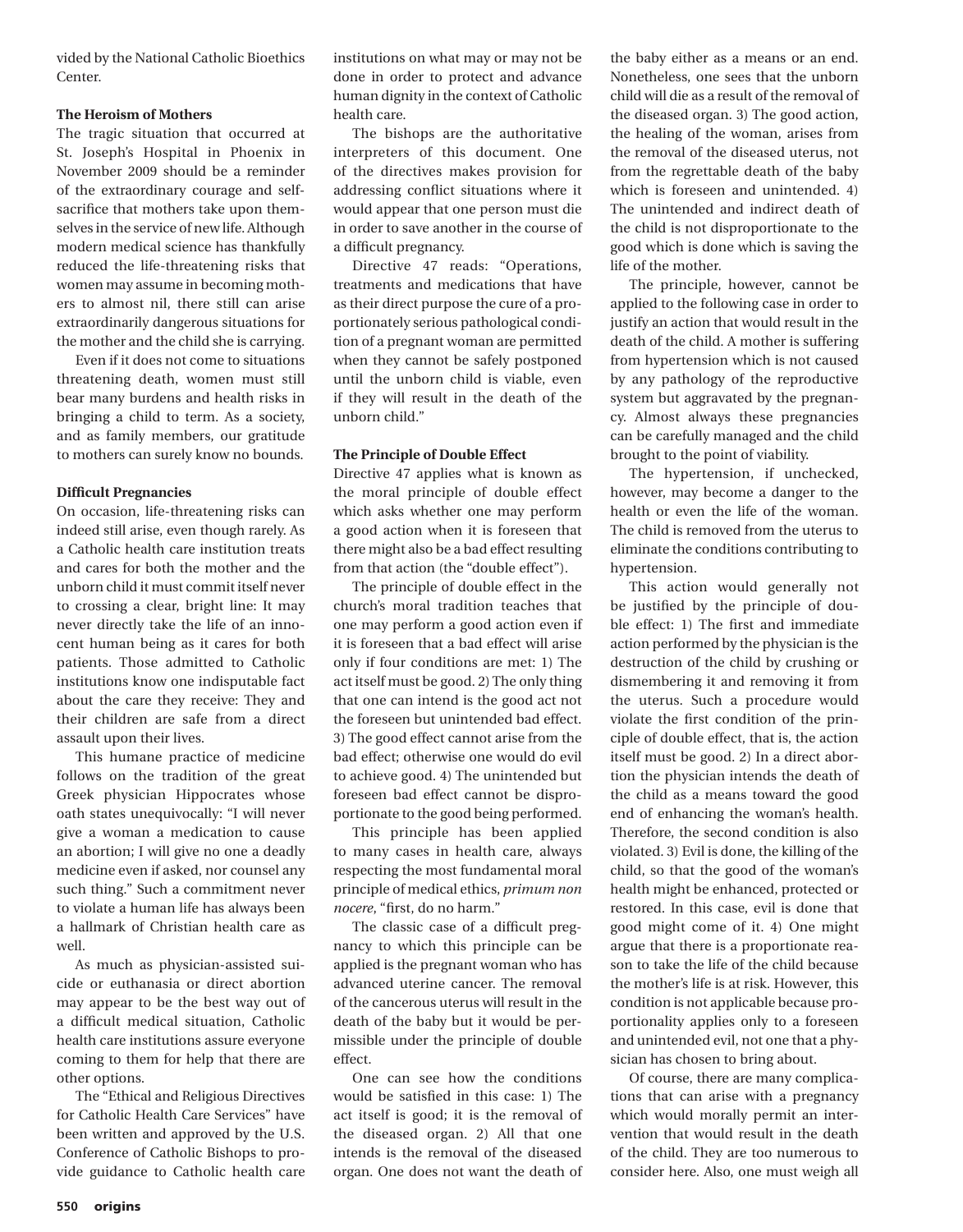the factors that are part of a given situation, some of which may never arise again.

But as another example of what would be morally licit under the principle of double effect, one can mention a case in which there is an early rupture of the membrane and the placenta becomes infected. In such a case, the uterus may indeed be evacuated, that is, the infected material threatening the life of the mother may be removed, even though it is foreseen that the child will die.

#### **The Case at St. Joseph's Hospital**

It must be said that the National Catholic Bioethics Center does not know the clinical facts of the case; rather it was asked to comment on the analysis initially submitted to the bishop by Catholic Healthcare West. The center was not given access to the clinicians involved, and it can only be presumed that it was a very difficult situation in which the physicians had to act with dispatch and undoubtedly with regret.

Consequently, without the clinical facts the center can only articulate again the moral teachings of the church and their proper application rather than speaking directly to the case.

Portions of a moral analysis of the case have been circulated by Catholic Healthcare West. However, they really have to do with debates over moral theory rather than the specifics of the St. Joseph's case, the precise details of which remain unknown. However, one factor which certainly appears to have contributed to the difficulties in Phoenix is that the hospital was not in consultation and communication with the bishop regarding the appropriate interpretation and application of the Ethical and Religious Directives.

One of the most dismaying facts to come to light as a result of the bishop withdrawing the Catholic status of the hospital is the hospital's involvement in and profit from the Mercy Health Plan which provides contraceptive drugs and devices (some of which have abortifacient properties) and also provides for abortion under certain circumstances.

Also, by its own admission, the hospital has performed other abortions in the past and will not promise to refrain from performing abortions in the future. Who knows what the nature of those

procedures were? Some might have conformed to the moral law as indirect abortions, others may not have. It is impossible to know without the facts. What is quite remarkable is that such procedures were apparently never subjected to ethical review by ecclesiastical authority.

### **Catholic Owned "Community Hospitals"**

There was another disputed issue between Catholic Healthcare West and the bishop of Phoenix. Chandler Medical Center in the Diocese of Phoenix is a "community hospital" which is part of the Catholic Healthcare West system. The bishop insisted that Chandler Medical Center also abide by the Ethical and Religious Directives since it was a member of a Catholic health care system which was clear from its literature, website and promotional material.

*"One factor which certainly appears to have contributed to the difficulties in Phoenix is that the hospital was not in consultation and communication with the bishop regarding the appropriate interpretation and application of the Ethical and Religious Directives."*

The U.S. Conference of Catholic Bishops agreed with the judgment of Bishop Olmsted, that is, "community hospitals" owned, operated, financed or managed by a Catholic health care system were to be considered Catholic hospitals and subject to the Ethical and Religious Directives.

The refusal of Catholic Healthcare West to have Chandler Medical Center comply with the directives would have been sufficient grounds for the bishop of Phoenix to deny Catholic Healthcare West the privilege of operating in his diocese as a Catholic system even without the tragic incident that occurred at St. Joseph's Hospital.

The bishop has final responsibility for all the Catholic ministries that operate in his jurisdiction and is ultimately accountable for their fidelity to Catholic faith and practice which guarantees humane and compassionate practices.

#### **Humane and Compassionate Care**

Individuals approaching Catholic social service and health care institutions should be able to have the assurance that what takes place in such facilities will be consistent with Catholic moral beliefs and teachings. The day the bishop of Phoenix removed the Catholic status of the hospital, a hospital spokesman wanted to assure the public that pregnant women were safe in St. Joseph's Hospital.

But what of their unborn children? And what of mothers who desperately want to be able to bring their children to term? Do they have the assurance that physicians will not encourage, urge or even pressure them into aborting their children when a difficulty arises?

We are not suggesting that the physicians practicing at St. Joseph's Hospital would do any such thing. But the value of solemn promises, such as the Hippocratic oath or commitment to the Ethical and Religious Directives, is that the assurance that such pressures would never be brought to bear, even in difficult situations.

Women in the United States have known since 1973 that they can go into most hospitals in the country and have an abortion if they desire. Yet expectant mothers have still chosen Catholic hospitals. Why? Certainly one reason is that Catholic hospitals have publicly committed themselves to the Ethical and Religious Directives which promise compassionate and sound medical care and a commitment never to violate human dignity through surgically mutilating procedures or through the direct killing of the unborn or the elderly.

The public is free to choose the kind of health care they want. In the United States they have the options.

Since 1973 religious health care institutions and personnel have been protected from having to perform abortions through various legal protections such as the Church and Hyde amendments. The majority of Catholic hospitals are thoroughly committed to state-of-the-art health care which is also uncompromisingly respectful of human dignity. ■